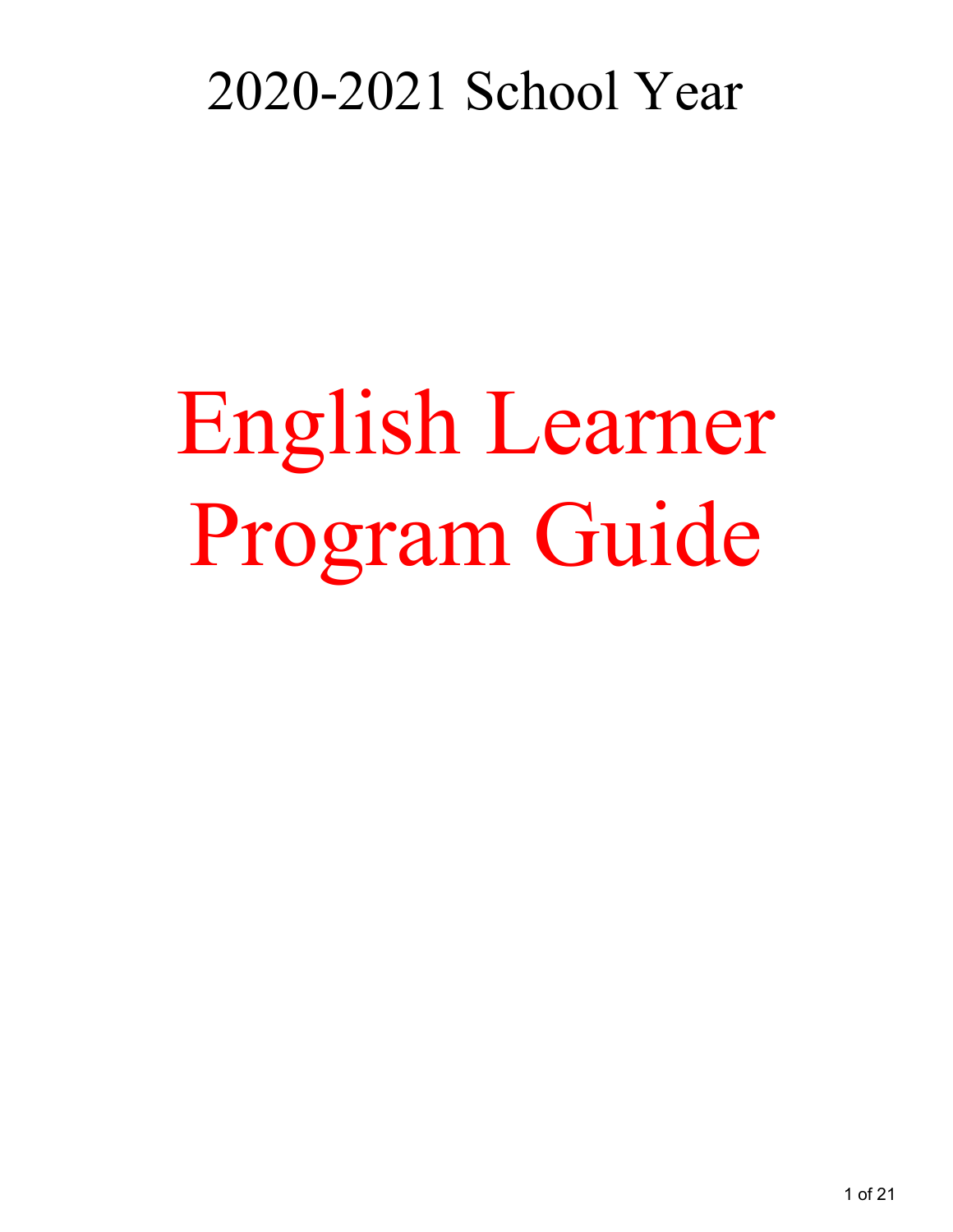

#### **FALLBROOK UNION HIGH SCHOOL DISTRICT**

2234 STAGE COACH LANE, FALLBROOK, CA, 92028

PHONE (760) 723 - 6332 • FAX (760) 723 - 1795

*Ilsa Garza Gonzalea* [www.fuhsd.net](http://www.fuhsd.net/) *Brenda Mefford*

*. Superintendent Chief Business Officer*

## <span id="page-1-0"></span>**English Learner Program Guide 2020-2021 Vision and Mission**

Fallbrook Union High School District

FUHSD is committed to providing designated and integrated English language instruction to enhance the acquisition of English for second language learners, ensuring rigorous academic instruction, and providing skills and instruction to prepare students for 21st century college and/or career readiness.

Local Control Accountability Plan Goals

- 1. Improve engagement of all students and families
- 2. Prepare all students for college and career with emphasis on 21st century skills
- 3. All students will demonstrate proficiency of state content standards including Common Core (math, ELA, social studies, tech. subjects), English Language Development, and Next Generation Science

#### Instructional Focus

All students engage in standards-based student-to-student interactions that promote and develop deep content and language learning.

#### English Learner and Language Program Vision

*Value and maintain students' cultural identify, foster biliteracy, improve English proficiency and provide students with meaningful access to the full scope and breadth of courses and opportunities offered at Fallbrook High School, including but not limited to college preparatory A-G courses, International Baccalaureate courses, Honors and Advanced Placement courses, Career and Technical Education etc...*



**FUHSD** Fallbrook Union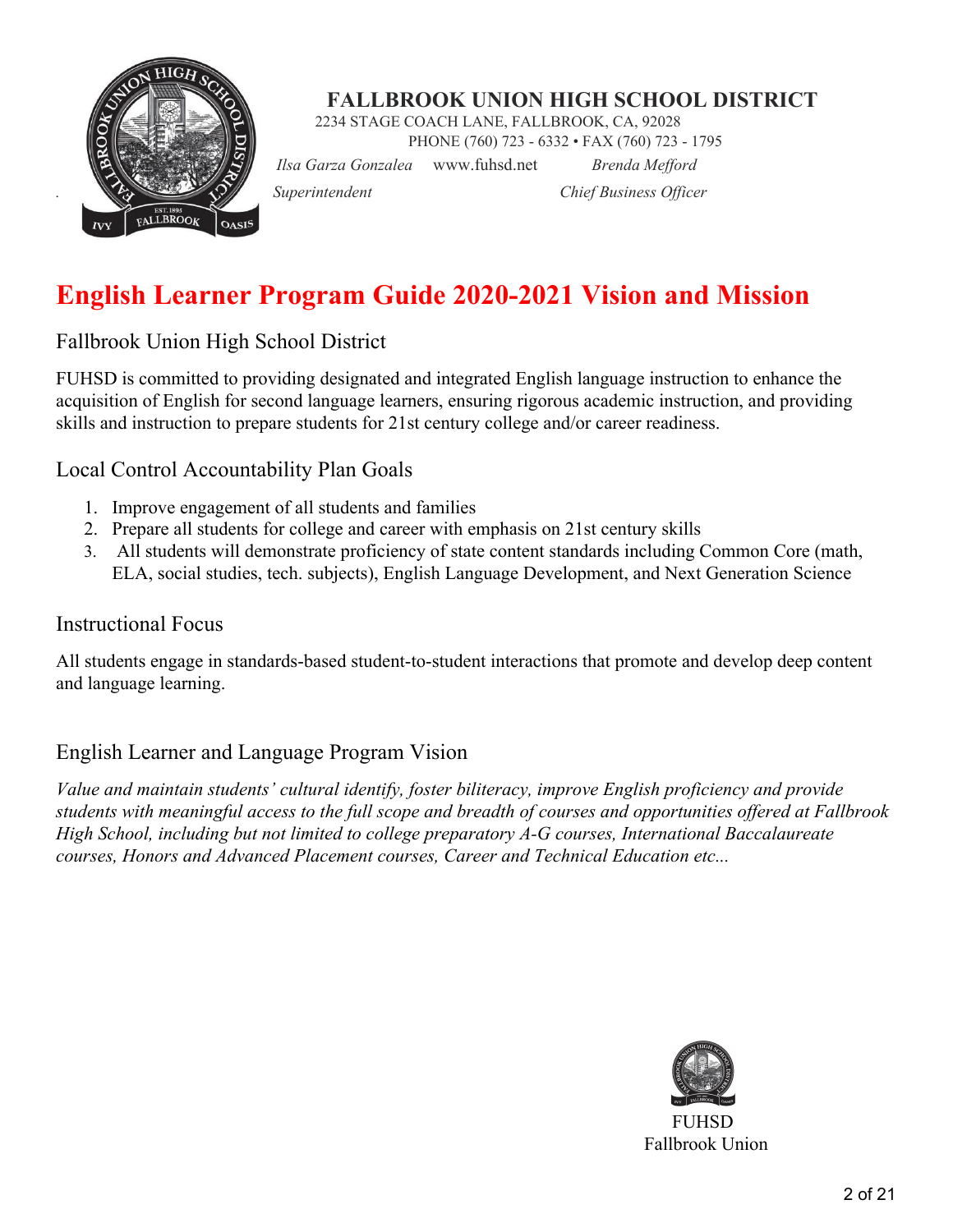| <b>Table of Contents</b>                                                 |                         |
|--------------------------------------------------------------------------|-------------------------|
| <b>English Learner Program Guide 2020-2021 Vision and Mission</b>        | $\overline{2}$          |
| <b>California's Vision and Mission of Success for English Learners</b>   | $\overline{\mathbf{4}}$ |
| <b>Vision</b>                                                            | $\overline{4}$          |
| <b>Mission</b>                                                           | $\overline{4}$          |
| <b>ELPAC and Identification and Placement of English Learners</b>        | $5\phantom{1}$          |
| <b>Initial ELPAC Proficiency Levels</b>                                  | 5                       |
| <b>Annual ELPAC Proficiency Levels</b>                                   | $6\phantom{1}$          |
| Proficiency levels for the annual ELPAC are:                             | $6\phantom{1}6$         |
| <b>Annual ELPAC Proficiency Level Descriptions</b>                       | $6\phantom{1}$          |
| <b>Classification of English Learners</b>                                | $\overline{7}$          |
| English Learner Identification and the Home Language Survey              | $\overline{7}$          |
| <b>Achievement and Expectations for English Learners</b>                 | $\overline{7}$          |
| Initial ELPAC Level Novice English Learner 0-1.5 years in U.S.           | $\overline{7}$          |
| Initial ELPAC Level Intermediate (2) Early Expanding 1.5-4 years in U.S. | $\boldsymbol{8}$        |
| Initial ELPAC Level: Intermediate (3) Expanding 1.5-4 years in U.S.      | 8                       |
| <b>Educational Optimism</b>                                              | 8                       |
| Course Placement Based on English Language Proficiency Level             | 9                       |
| Entry at English Language Development 1                                  | 9                       |
| Entry at English Language Development 2                                  | 10                      |
| Entry at English Language Development 3                                  | 11                      |
| Entry at English Language Development 4 or 5                             | 12                      |
| <b>How to Enroll: Step by Step</b>                                       | 13                      |
| Once you Have Completed your Online Enrollment                           | 14                      |
| Register Student at His/Her Assigned School                              | 14                      |
| ALL Students- In-Person Registration Faire                               | 15                      |
| Important Items to Accomplish at the In-Person Registration Faire        | 15                      |
| <b>Language Assessments for Enrollment</b>                               | 16                      |
| <b>After the Assessment</b>                                              | 16                      |
| <b>Program Pathways</b>                                                  | 17                      |
| <b>Program Placement Guide</b>                                           | 18                      |
| <b>English Learner Access to Special Education</b>                       | 19                      |
| <b>Reclassification Process</b>                                          | 20                      |
| <b>English Learner Assessment Timeline</b>                               | 21                      |
| <b>Translation and Interpretation Services</b>                           | 21                      |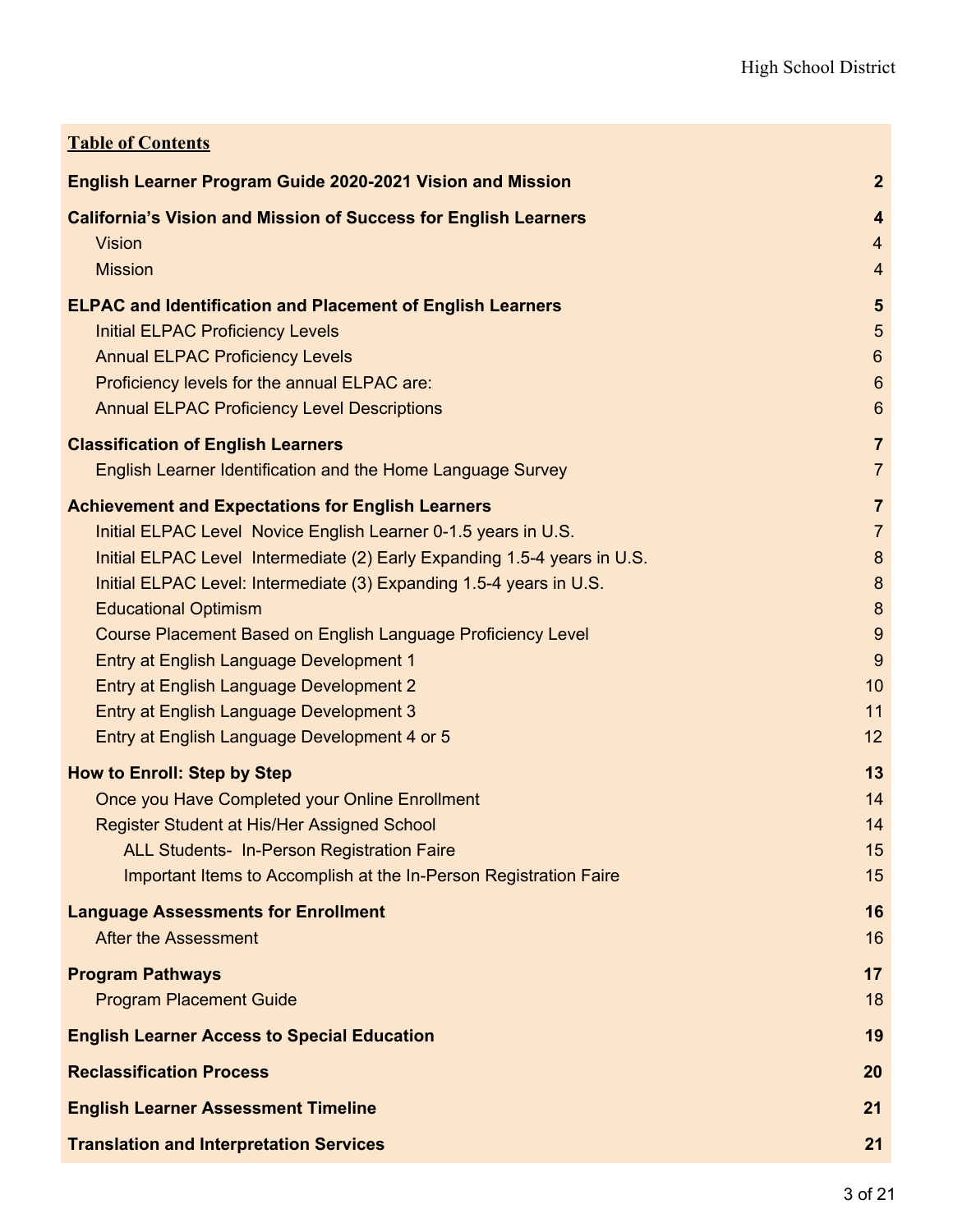## **English Learner Roadmap**

[SBE EL Roadmap Policy in English](https://www.cde.ca.gov/sp/el/rm/elroadmappolicy.asp)

[SBE EL Roadmap Policy in Spanish](https://www.cde.ca.gov/sp/el/rm/documents/elpolicyspan.docx)

## <span id="page-3-0"></span>**California's Vision and Mission of Success for English Learners**

The California English Learner Roadmap State Board of Education Policy: Educational Programs and Services for English Learners was passed by the State Board of Education on July 12, 2017. This policy is intended to assist the California Department of Education in providing guidance to local educational agencies (LEAs) in order to welcome, understand, and educate the diverse population of students who are English learners attending California public schools. The California English Learner Roadmap: Strengthening Comprehensive Educational Policies, Programs, and Practices for English Learners (CA EL Roadmap) articulated a common vision and mission for educating English learners and supports LEAs as they implement the State Board policy..

#### **Vision**

<span id="page-3-1"></span>English learners fully and meaningfully access and participate in a twenty-first century education from early childhood through grade twelve that results in their attaining high levels of English proficiency, mastery of grade level standards, and opportunities to develop proficiency in multiple languages.

#### **Mission**

<span id="page-3-2"></span>California schools affirm, welcome, and respond to a diverse range of English learner (EL) strengths, needs, and identities. California schools prepare graduates with the linguistic, academic, and social skills and competencies they require for college, career, and civic participation in a global, diverse, and multilingual world, thus ensuring a thriving future for California.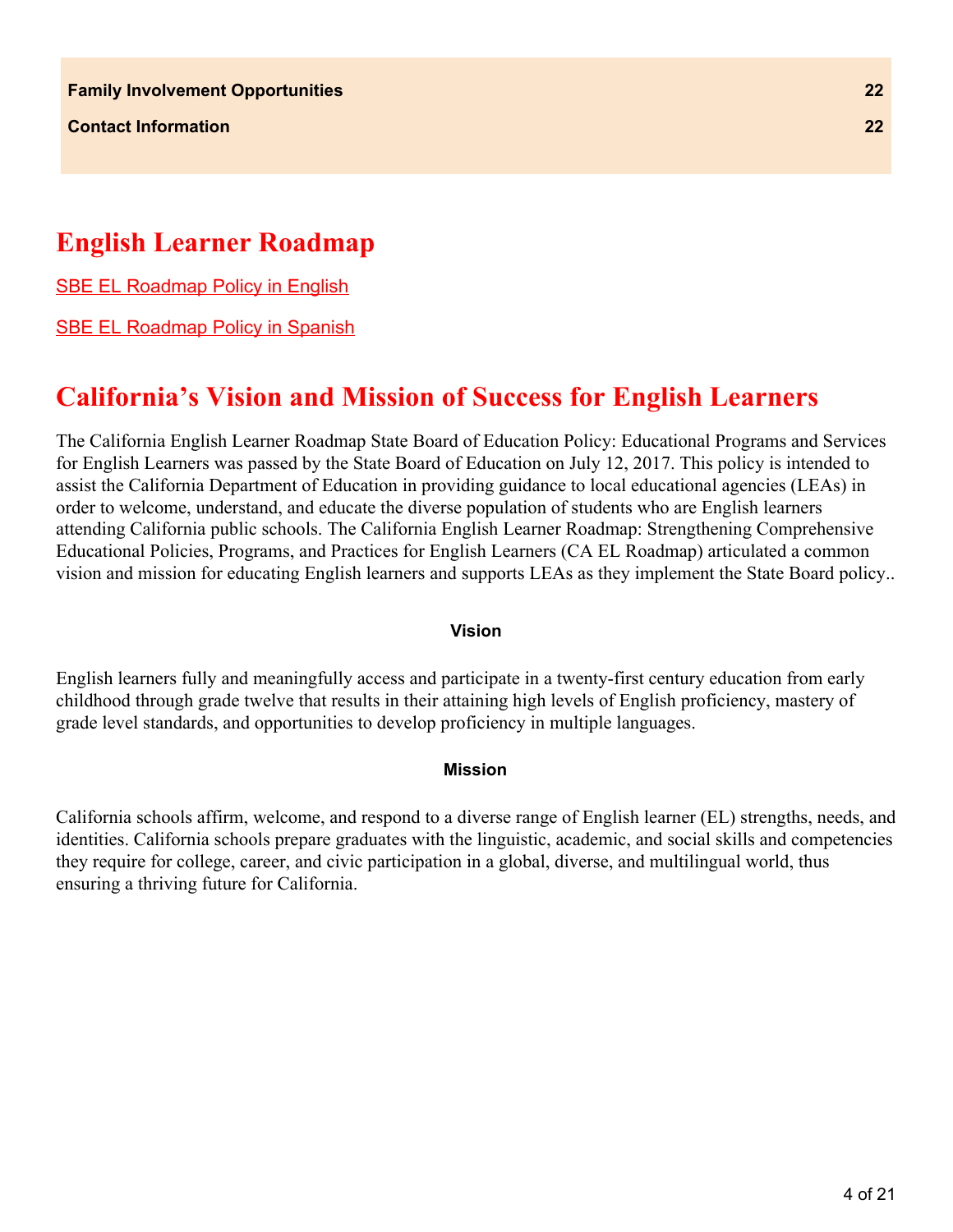## <span id="page-4-0"></span>**ELPAC and Identification and Placement of English Learners**

State and federal laws require all school districts in California to give a state test of English proficiency to students whose primary language is not English. A student's primary language is identified on a home language survey, which is completed by the parents or guardians upon registering their child in a California public school for the first time. In California, the name of the state test is the English Language Proficiency Assessment or ELPAC. The results of the ELPAC help to measure how each student is progressing toward proficiency in English in the areas of listening, speaking, reading, and writing.

#### **The ELPAC has two uses:**

**Initial Assessment:** The test is used to identify English learners and assess their language proficiency to determine appropriate placement in the English Learner Program.

**Annual Assessment:**The test assesses the progress of English learners' language acquisition and is a criteria used to determine eligibility for reclassification. English learner must take the ELPAC annually until the student has reclassified.

#### **Proficiency levels for the initial ELPAC are:**

- 3. Initial Fluent English Proficient (IFEP)
- 2. Intermediate English Learner
- <span id="page-4-1"></span>1. Novice English Learner

#### **Initial ELPAC Proficiency Levels**

| <b>Initial Fluent English</b><br>Proficient (IFEP) | Students at this level have well developed oral (listening and speaking) and written (reading and<br>writing) skills. They can use English to learn and communicate in meaningful ways that are<br>appropriate to different tasks, purposes, and audiences in a variety of social and academic<br>contexts. They may need occasional linguistic support to engage in familiar social and academic<br>contexts; they may need light support to communicate on less familiar tasks and topics. This test<br>performance level corresponds to the upper range of the "Bridging" proficiency level as described<br>in the 2012 California English Language Development Standards, Kindergarten Through Grade<br>Twelve (2012 ELD Standards).                                                                                                                                                                                     |
|----------------------------------------------------|------------------------------------------------------------------------------------------------------------------------------------------------------------------------------------------------------------------------------------------------------------------------------------------------------------------------------------------------------------------------------------------------------------------------------------------------------------------------------------------------------------------------------------------------------------------------------------------------------------------------------------------------------------------------------------------------------------------------------------------------------------------------------------------------------------------------------------------------------------------------------------------------------------------------------|
| Intermediate English Learner                       | Students at this level have somewhat developed to moderately developed oral (listening and<br>speaking) and written (reading and writing) skills. This level captures a broad range of English<br>learners, from those who can use English only to meet immediate communication needs to those<br>who can, at times, use English to learn and communicate in meaningful ways in a range of topics<br>and content areas. They may need some degree of linguistic support to engage in familiar social<br>and academic contexts (depending on the student, the level of support needed may be moderate,<br>light, or minimal); they may need substantial-to-moderate support to communicate on less familiar<br>tasks and topics. This test performance level corresponds to the entire "Expanding" proficiency<br>level and to the lower range of the "Bridging" proficiency level as described in the 2012 ELD<br>Standards. |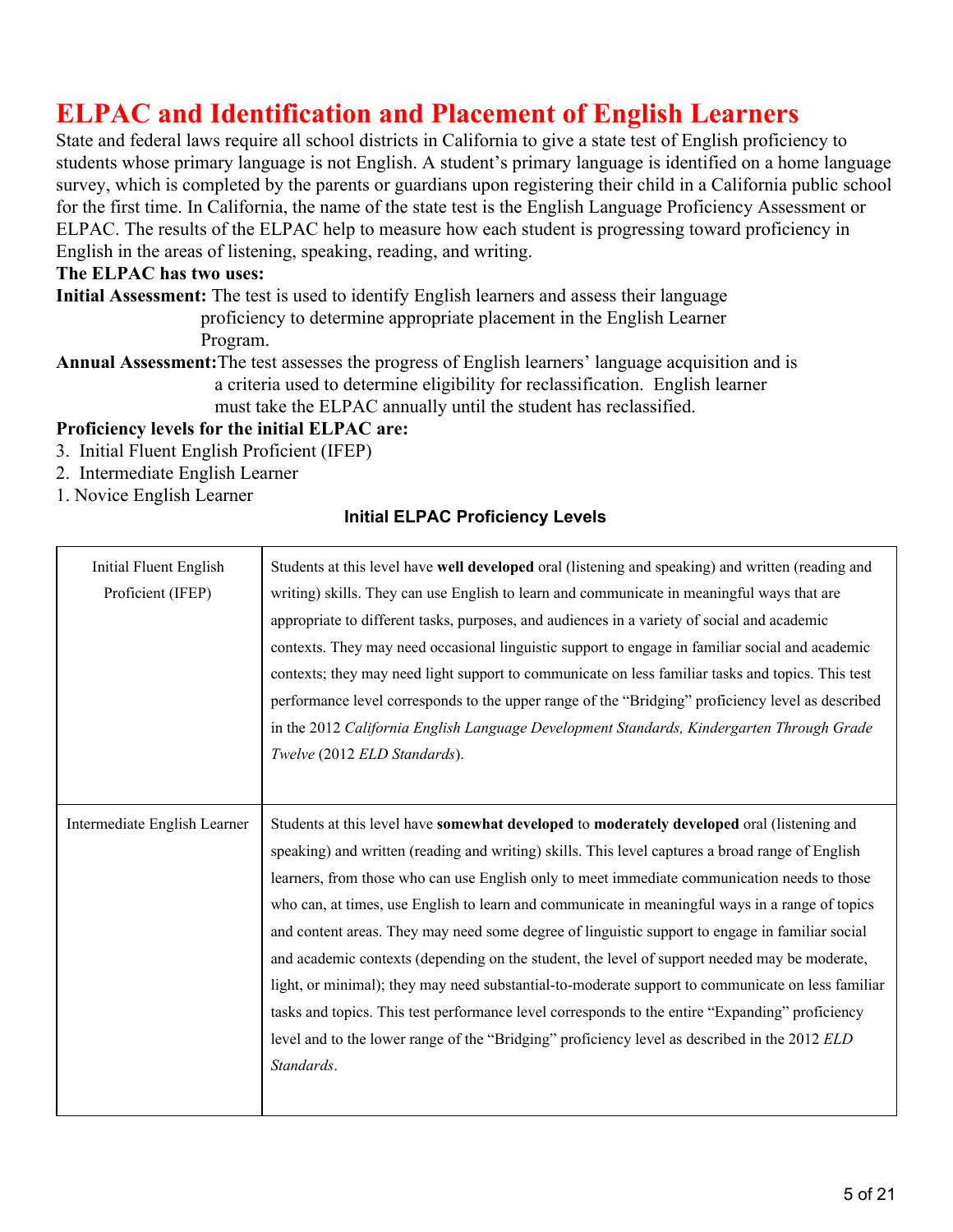| Novice English Learner | Students at this level have minimally developed oral (listening and speaking) and written (reading |
|------------------------|----------------------------------------------------------------------------------------------------|
|                        | and writing) English skills. They tend to rely on learned words and phrases to communicate         |
|                        | meaning at a basic level. They need substantial-to-moderate linguistic support to communicate in   |
|                        | familiar social and academic contexts; they need substantial linguistic support to communicate on  |
|                        | less familiar tasks and topics. This test performance level corresponds to the "Emerging"          |
|                        | proficiency level as described in the 2012 ELD Standards.                                          |
|                        |                                                                                                    |
|                        |                                                                                                    |

#### **Annual ELPAC Proficiency Levels**

#### <span id="page-5-1"></span><span id="page-5-0"></span>**Proficiency levels for the annual ELPAC are:**

- Level 1: Minimally Developed
- Level 2: Somewhat Developed
- Level 3: Moderately Developed
- <span id="page-5-2"></span>Level 4: Well Developed

#### **Annual ELPAC Proficiency Level Descriptions**

| Level          | Corresponding<br><b>Proficiency Level of</b><br>the ELD Standards | <b>Description</b><br><b>Proficiency Level Descriptions at CDE</b>                                                                                                                                                                                                                                                                                                                                                                                                                                                                                                                                                                                                                                                                         |
|----------------|-------------------------------------------------------------------|--------------------------------------------------------------------------------------------------------------------------------------------------------------------------------------------------------------------------------------------------------------------------------------------------------------------------------------------------------------------------------------------------------------------------------------------------------------------------------------------------------------------------------------------------------------------------------------------------------------------------------------------------------------------------------------------------------------------------------------------|
| 4              | Bridging-Exit<br><b>Bridging</b>                                  | English learners at this level have well developed oral (listening and speaking) and written<br>(reading and writing) skills. They can use English to learn and communicate in meaningful<br>ways that are appropriate to different tasks, purposes, and audiences in a variety of social<br>and academic contexts. They may need occasional linguistic support to engage in familiar<br>social and academic contexts; they may need light support to communicate on less familiar<br>tasks and topics. This test performance level corresponds to the upper range of the<br>"Bridging" proficiency level as described in the 2012 California English Language<br>Development Standards, Kindergarten Through Grade 12 (CA ELD Standards). |
| 3              | Exit<br><b>Expanding-Emerging</b><br><b>Bridging</b>              | English learners at this level have <b>moderately developed</b> oral (listening and speaking) and<br>written (reading and writing) skills. They can sometimes use English to learn and<br>communicate in meaningful ways in a range of topics and content areas. They need<br>light-to-minimal linguistic support to engage in familiar social and academic contexts; they<br>need moderate support to communicate on less familiar tasks and topics. This test<br>performance level corresponds to the upper range of the "Expanding" proficiency level<br>through the lower range of the "Bridging" proficiency level as described in the CA ELD<br><b>Standards</b>                                                                     |
| $\overline{2}$ | Emerging Expanding-<br>Expanding                                  | English learners at this level have somewhat developed oral (listening and speaking) and<br>written (reading and writing) skills. They can use English to meet immediate<br>communication needs but often are not able to use English to learn and communicate on<br>topics and content areas. They need moderate-to-light linguistic support to engage in<br>familiar social and academic contexts; they need substantial-to-moderate support to<br>communicate on less familiar tasks and topics. This test performance level corresponds to<br>the low- to mid-range of the "Expanding" proficiency level as described in the CA ELD<br>Standards                                                                                       |
| 1              | Emerging                                                          | English learners at this level have minimally developed oral (listening and speaking) and<br>written (reading and writing) English skills. They tend to rely on learned words and phrases<br>to communicate meaning at a basic level. They need substantial-to-moderate linguistic<br>support to communicate in familiar social and academic contexts; they need substantial<br>linguistic support to communicate on less familiar tasks and topics. This test performance                                                                                                                                                                                                                                                                 |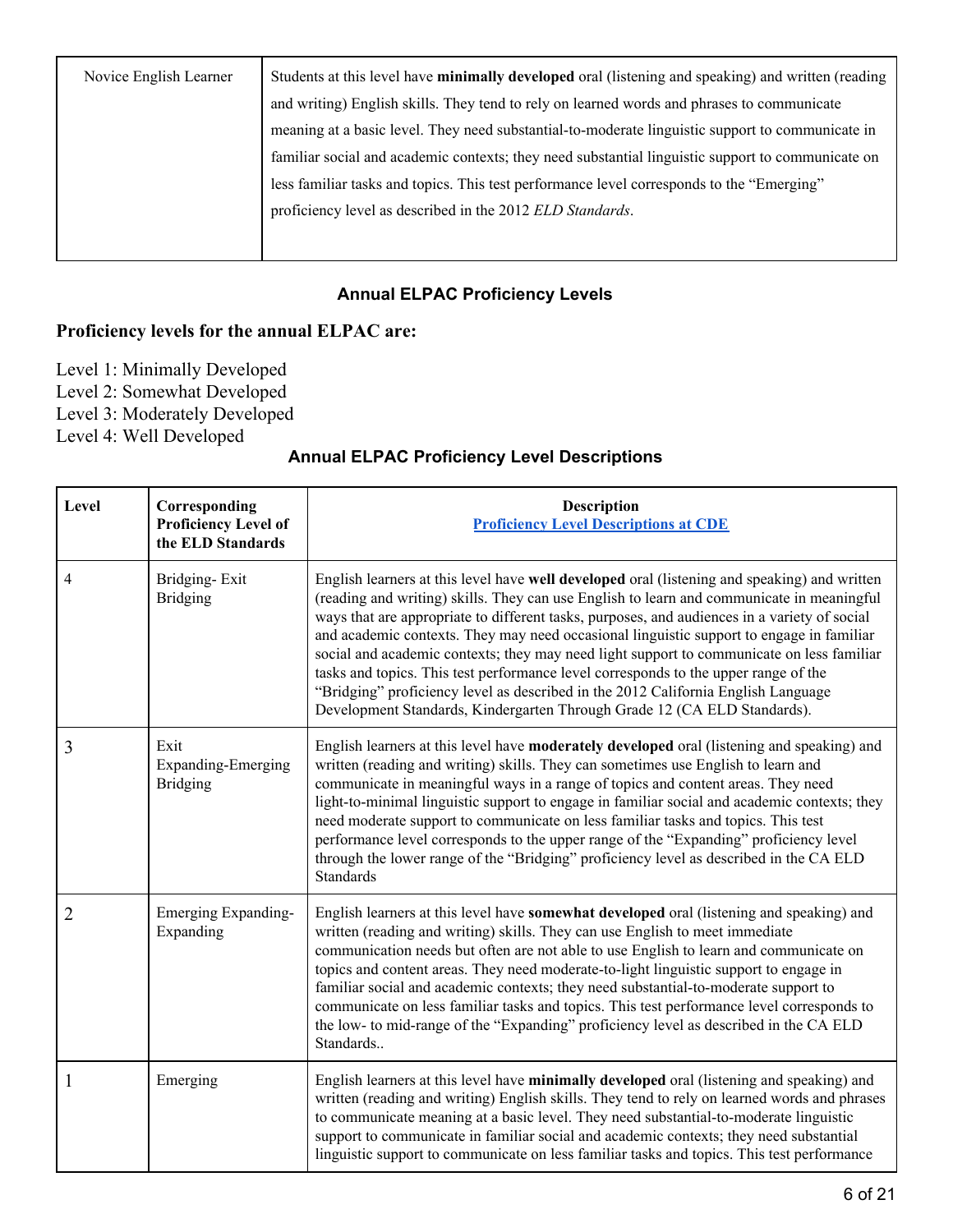## <span id="page-6-1"></span><span id="page-6-0"></span>**Classification of English Learners**

#### **English Learner Identification and the Home Language Survey**

When a student is enrolled at Fallbrook Union High School District, or was enrolled previously at any U.S. school, parents/guardians were asked to answer the following questions on the Home Language Survey:

- 4. What language did your child first learn when he/she began to talk?
- 5. What language is used most frequently to speak with your child?
- 6. What language does your child use most frequently at home?

If parents/guardians answered at least one of these questions with a language other than English, the student is tested in the ELPAC. If the student receives an overall score of Intermediate English Learner (2) or less the student is classified as an English learner

If the Home Language Survey indicates that only English is spoken at home, but a teacher or administrator is concerned about the students' language acquisition, they can request that the student takes the ELPAC. If the student receives an overall score of Intermediate English Learner (2) or less the student is classified as an English learner

Foreign exchange students are not exempted from the ELPAC or the English learner program if they test into a ELPAC level requiring ELD support.

## <span id="page-6-2"></span>**Achievement and Expectations for English Learners**

It is the expectation of Fallbrook Union High School District that English learners progress in their acquisition of English and acquire proficiency by their sixth consecutive year of enrollment in the district. The district also expects English learners to demonstrate grade level academic achievement within six consecutive years of enrollment at the district. The tables below show the general progress of students' language proficiency by the ELPAC and academic proficiency by the SBAC. Students with low literacy and academic gaps in their home language progress at a different rate due to their varied needs.

<span id="page-6-3"></span>

| Years in U.S.<br><b>Schools</b>                 | 1 year                | 2 years                      | 3 years                                | 4 years                            | 5 years<br>Eligible for<br>Reclassification          | 6 years<br>Reclassified                   |
|-------------------------------------------------|-----------------------|------------------------------|----------------------------------------|------------------------------------|------------------------------------------------------|-------------------------------------------|
| Proficiency<br>Level by ELD<br><b>Standards</b> | <b>Entry Emerging</b> | Emerging or<br>Exit Emerging | Exit Emerging<br>or Entry<br>Expanding | Entry<br>Expanding or<br>Expanding | <b>Exit Expanding</b><br>or Entry<br><b>Bridging</b> | <b>Entry Bridging</b><br>or Exit Bridging |
| <b>ELPAC</b><br>Summative                       | Level 1               | Level 1                      | Level 2 or $3$                         | Level 2 or 3                       | Level 3 or 4                                         | Level 4                                   |
| SBAC-ELA<br>or Equivalent                       | Level 1               | Level 1                      | Level 2 or $3$                         | Level 2 or 3                       | Level 3 or 4                                         | Level 3 or 4                              |
| <b>ELD</b>                                      | Newcomer ELD          | $ELD 1$ or $ELD$             | $ELD 2$ or $ELD$                       | ELD4                               | ELD 5 or                                             | <b>English Learner</b>                    |

#### **Initial ELPAC Level Novice English Learner 0-1.5 years in U.S.**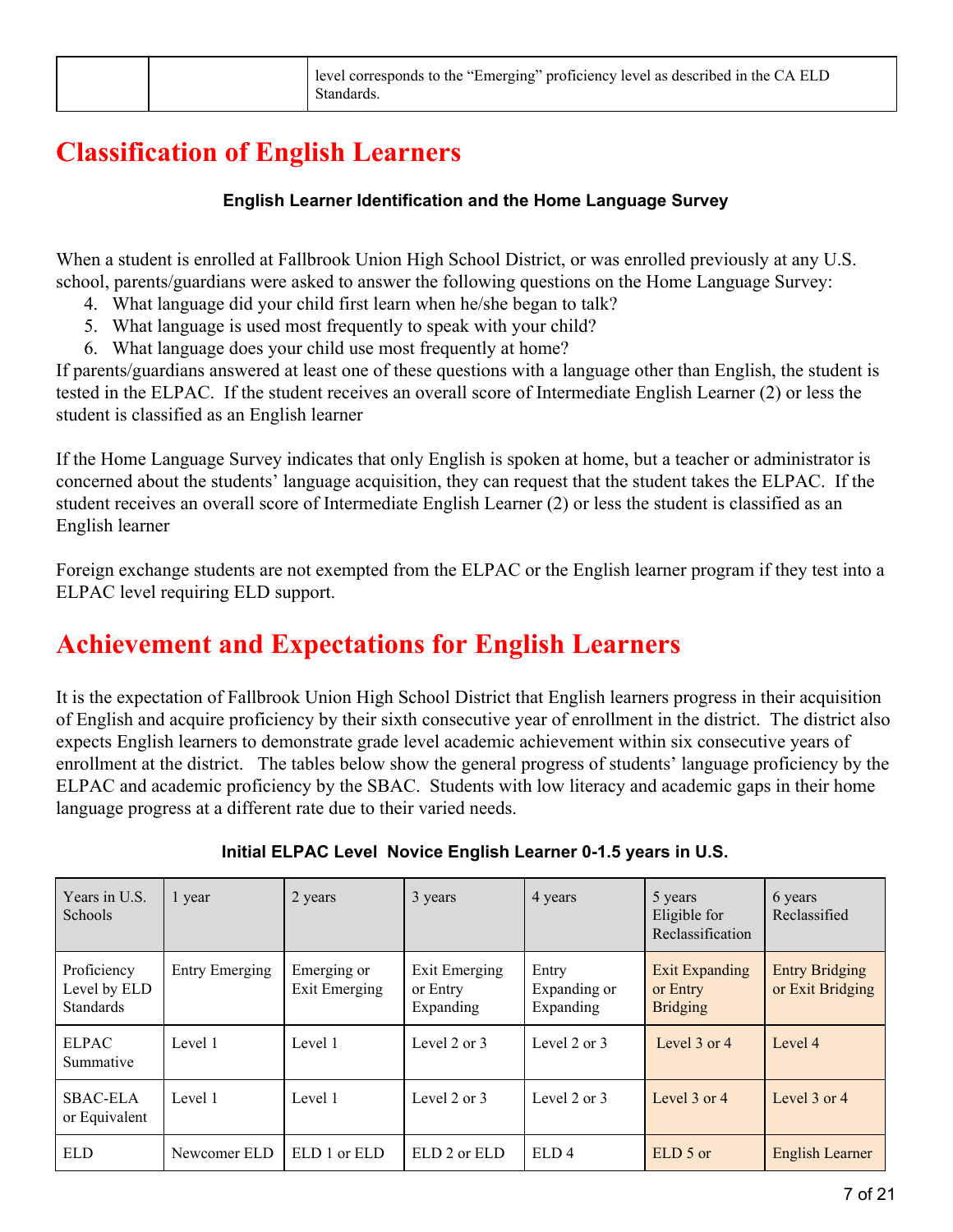| Placement |  |  | English Learner | Mainstream |
|-----------|--|--|-----------------|------------|
|           |  |  | Mainstream      |            |

#### **Initial ELPAC Level Intermediate (2) Early Expanding 1.5-4 years in U.S.**

<span id="page-7-0"></span>

| Years in U.S. Schools                        | 1 year           | 2 years                        | 3 years                             | 4 years<br>Eligible for<br>Reclassification | 5 years<br>Reclassified       |
|----------------------------------------------|------------------|--------------------------------|-------------------------------------|---------------------------------------------|-------------------------------|
| Proficiency Level by ELD<br><b>Standards</b> | Entry Expanding  | Expanding or<br>Exit Expanding | Exit Expanding<br>or Entry Bridging | Entry Bridging or<br><b>Exit Bridging</b>   | <b>Bridging</b>               |
| <b>ELPAC</b> Summative                       | Level 2          | Level 2 or $3$                 | Level 3                             | Level 4                                     | Level 4                       |
| SBAC-ELA or Equivalent                       | Level 2          | Level 2                        | Level 2 or 3                        | Level $3$ or $4$                            | Level $3$ or $4$              |
| ELD Placement                                | ELD <sub>2</sub> | ELD <sub>3</sub>               | ELD4                                | $ELD 5$ or<br>English Learner<br>Mainstream | English Learner<br>Mainstream |

#### **Initial ELPAC Level: Intermediate (3) Expanding 1.5-4 years in U.S.**

<span id="page-7-1"></span>

| Years in U.S. Schools                        | 1 year                         | 2 years                                    | 3 years<br>Eligible for<br>Reclassification | 4 years<br>Reclassified              |
|----------------------------------------------|--------------------------------|--------------------------------------------|---------------------------------------------|--------------------------------------|
| Proficiency Level by ELD<br><b>Standards</b> | Expanding or Exit<br>Expanding | Exit Expanding or<br><b>Entry Bridging</b> | <b>Exit Bridging</b>                        | <b>Exit Bridging</b>                 |
| <b>ELPAC</b> Summative                       | Level 3                        | Level 3 or 4                               | Level 4                                     | Level 4                              |
| SBAC-ELA or Equivalent                       | Level 2                        | Level 2                                    | Level $3$ or $4$                            | Level $3$ or $4$                     |
| ELD Placement                                | ELD <sub>3</sub>               | ELD <sub>4</sub>                           | ELD 5 or<br>English Learner<br>Mainstream   | <b>English Learner</b><br>Mainstream |

#### **Educational Optimism**

<span id="page-7-2"></span>FUHSD strives to prepare students for college and/or career readiness; therefore, a general guideline of of four and five year plans for ELL students is provided below based on the proficiency level of students upon entry to the district.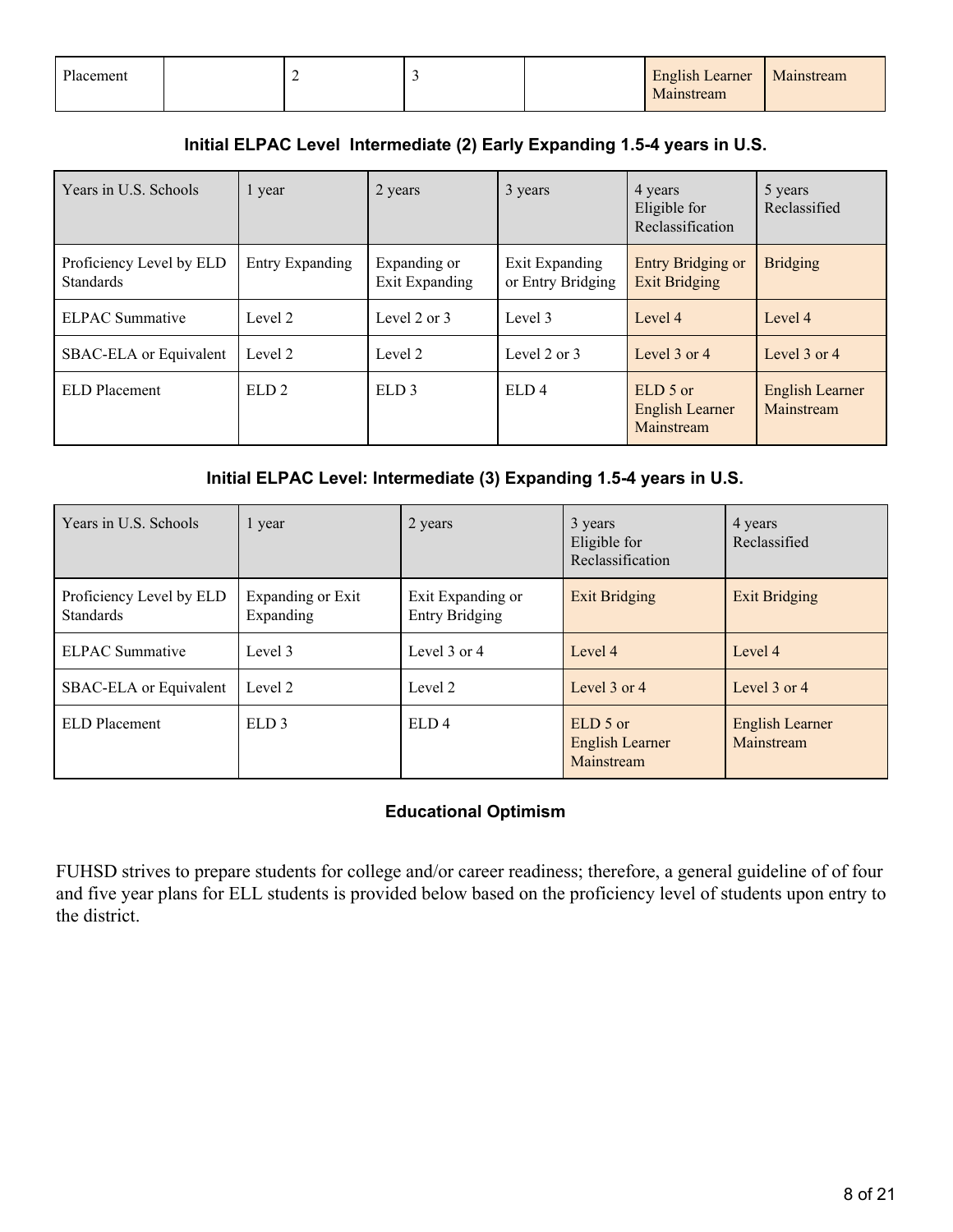<span id="page-8-0"></span>

|                | <b>Ninth</b>                      | <b>Tenth</b>                                   | <b>Eleventh</b>      | <b>Twelfth</b>   | <b>Fifth Year</b>        |
|----------------|-----------------------------------|------------------------------------------------|----------------------|------------------|--------------------------|
| $\mathbf{1}$   | English 9                         | English 10                                     | English 11           | English 12       | Elective                 |
|                | Found. Literacy                   | English 9                                      | English 10           | English 11       | English 12               |
| $\overline{2}$ | ELD <sub>1</sub>                  | ELD <sub>2</sub>                               | ELD <sub>3</sub>     | ELD <sub>4</sub> | <b>ELD 5 or Elective</b> |
| $\mathbf{3}$   | ELD <sub>1</sub>                  | ELD <sub>2</sub>                               | AP Span Lang.        | AP Spanish Lit   | Elective                 |
|                |                                   |                                                | SLD II <sup>1</sup>  | AP Span Lang.    | AP Spanish Lit           |
| $\overline{4}$ | Spanish Language<br>Development I | <b>World History</b>                           | U.S. History         | Gov/Econ         | Elective                 |
|                |                                   | $SLD$ $II2$                                    | <b>World History</b> | U.S. History     | Gov/Econ                 |
| 5              | Int.Math I                        | Int. Math II                                   | Int. Math III        | PreCalc          | <b>VAPA</b>              |
|                | <b>Math Essentials</b>            | Int.Math I                                     | Int. Math II         | Int. Math III    | PreCalc                  |
| $6\phantom{1}$ | PF <sup>3</sup>                   | <b>PE</b>                                      | <b>Biology</b>       | Chemistry        | <b>Physics</b>           |
|                | <b>Integrated Math</b>            | <b>Integrated Math</b><br>Support <sup>5</sup> | <b>Biology</b>       | Chemistry        | <b>Physics</b>           |
|                | Support <sup>4</sup>              |                                                | <b>Biology</b>       | Chemistry        | <b>Physics</b>           |
| $\mathbf 0$    | PE/Health                         | <b>PE</b>                                      |                      |                  |                          |

#### **Entry at English Language Development 1**

There are a variety of permutations that would work for students' schedules; however, this is an outline to work from. Every attempt is made to avoid doubling up course in the same content area in the same year. All permutations of scheduling should keep this in mind.

#### **ELD Placement Guidelines 2020-2021**

| <b>US School Entry</b><br>(assuming entry at Emerging<br>Level) | <b>ELPAC</b>                                                                                            | <b>Other factors</b><br>*needs three or more of the criteria <sup>6</sup>                                                                                                                                              | <b>PLACEMENT</b>                                                                                                             |
|-----------------------------------------------------------------|---------------------------------------------------------------------------------------------------------|------------------------------------------------------------------------------------------------------------------------------------------------------------------------------------------------------------------------|------------------------------------------------------------------------------------------------------------------------------|
| Student has been in US<br><b>Schools</b><br>$0-1.5$ years       | ELPAC <sub>1</sub><br><b>Beginning English</b><br>Learner<br>Early<br>Emerging/Foundationa<br>l Learner | • Overall ELPAC Score of a 1<br><b>Teacher Recommendation</b><br>Inconsistent education up to enrollment;<br>large gaps in education<br>Scores a 2 or lower on the LAS<br>Writing sample in home language<br>$\bullet$ | <b>Newcomer ELD</b><br>(Two period block)<br><b>Foundational Literacy</b><br><b>Course</b><br><b>Backfilled core classes</b> |
| Student has been in US<br><b>Schools</b><br>$0-1.5$ years       | ELPAC <sub>1</sub><br><b>Beginning English</b><br>Learner<br><b>Emerging Learner</b>                    | Overall ELPAC Score of a 1 with a high<br>$\bullet$<br>scale score <sup>7</sup><br><b>Teacher Recommendation</b><br>$\bullet$<br><b>Consistent education up to enrollment</b><br>$\bullet$                             | <b>ELD 1:Emerging (Two</b><br>period block) and English<br>9 backfill with ELD<br>teacher                                    |

<sup>&</sup>lt;sup>1</sup> If student skipped a year of language development

<sup>&</sup>lt;sup>2</sup> If the student agrees to a 5th year, take SLD II instead of World History

<sup>&</sup>lt;sup>3</sup> If the student does not need math support take PE

<sup>&</sup>lt;sup>4</sup> If in need of IMI support year 1, push PE to 0 period or summer school

<sup>&</sup>lt;sup>5</sup> If in need of IMI support year 1, push PE to 0 period or summer school

<sup>6</sup> Use Initial ELPAC as sole criteria when a newcomer student is being placed

<sup>7</sup> See footnote #6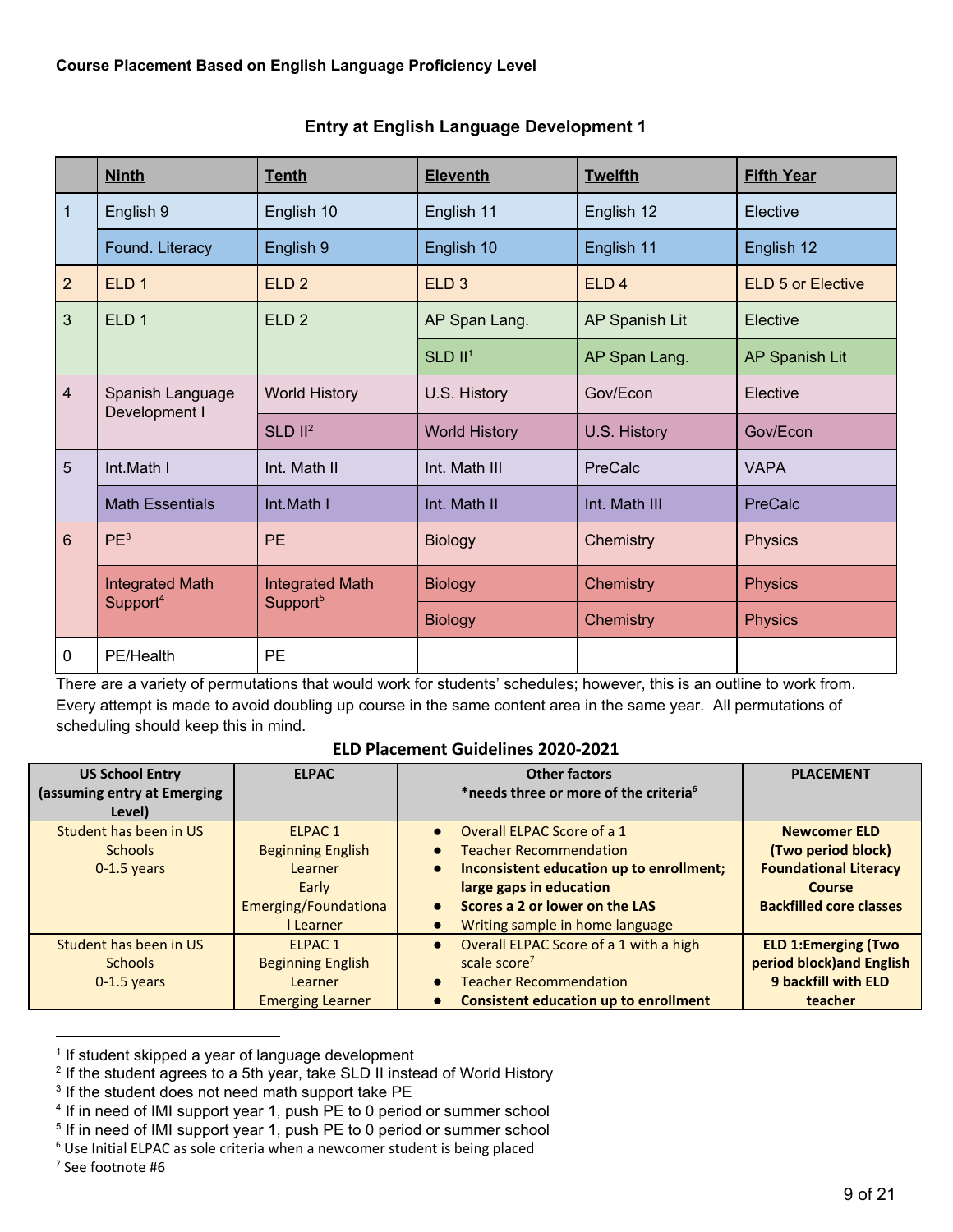|  | <b>Equivalent of a C or better in classes in</b><br>previous school.<br>Scores a 3 on the LAS | <b>Backfilled core classes</b> |
|--|-----------------------------------------------------------------------------------------------|--------------------------------|
|  | <b>Collaborative, Productive, and</b><br>Interpretive Assessment scores at ELD 1              |                                |

#### **Entry at English Language Development 2**

<span id="page-9-0"></span>

|                | <b>Ninth</b>                      | <b>Tenth</b>                      | <b>Eleventh</b>             | <b>Twelfth</b>   | <b>Fifth Year</b> |
|----------------|-----------------------------------|-----------------------------------|-----------------------------|------------------|-------------------|
| 1              | English 9                         | English 10                        | English 11                  | English 12       | Elective          |
| 2 <sup>2</sup> | ELD <sub>2</sub>                  | ELD <sub>3</sub>                  | ELD <sub>4</sub>            | ELD <sub>5</sub> | <b>Elective</b>   |
| $\mathbf{3}$   | ELD <sub>2</sub>                  | AP Span Lang.                     | AP Spanish Lit <sup>8</sup> | Elective         | Elective          |
|                |                                   | <b>SLD II</b>                     | AP Span Lang.               | AP Spanish Lit   | Elective          |
| $\overline{4}$ | <b>SLD II</b>                     | <b>World History</b>              | U.S. History                | Gov/Econ         | Elective          |
|                | SLD <sub>I</sub>                  |                                   |                             |                  |                   |
| 5              | Int.Math I                        | Int. Math II                      | Int. Math III               | PreCalc          | <b>VAPA</b>       |
|                | <b>Math Essentials</b>            | Int.Math I                        | Int. Math II                | Int. Math III    | <b>PreCalc</b>    |
| $6\phantom{1}$ | <b>PE</b>                         | <b>PE</b>                         | <b>Biology</b>              | Chemistry        | <b>Physics</b>    |
|                | <b>Integrated Math</b><br>Support | <b>Integrated Math</b><br>Support | <b>Biology</b>              | Chemistry        | <b>Physics</b>    |
| 0              | PE/Health                         | PE                                |                             |                  |                   |

There are a variety of permutations that would work for students' schedules; however, this is an outline to work from. Every attempt is made to avoid doubling up course in the same content area in the same year. All permutations of scheduling should keep this in mind.

| <b>US School Entry</b><br>(assuming entry at Emerging<br>Level) | <b>ELPAC</b>                                                              | <b>Other factors</b><br>*needs three or more of the criteria <sup>9</sup>                                                                                                                                                                                                                                                                                        | <b>PLACEMENT</b>                                                                                                                                 |
|-----------------------------------------------------------------|---------------------------------------------------------------------------|------------------------------------------------------------------------------------------------------------------------------------------------------------------------------------------------------------------------------------------------------------------------------------------------------------------------------------------------------------------|--------------------------------------------------------------------------------------------------------------------------------------------------|
| Student has been in US<br><b>Schools</b><br>$1.5 - 4$ years     | ELPAC 1 or 2<br><b>Exit Emerging</b><br><b>Early Expanding</b><br>Learner | Overall ELPAC score of a 2 with a low scale<br>$\bullet$<br>score <sup>10</sup><br><b>Teacher Recommendation based on</b><br>$\bullet$<br>Collaborative, Productive, and Interpretive<br>Assessment scores at ELD 1 (can override<br>grades for ELD placement)<br>Student passed previous English class<br>$2.0$ GPA<br>Score of 2 or higher on ELPAC sub domain | <b>ELD 2: Early Expanding</b><br>(Two period block)<br><b>Backfilled English 9 or</b><br>10 with ELD 2 teacher<br><b>Backfilled core classes</b> |

<sup>&</sup>lt;sup>8</sup> Depending on student's plans, language in junior and senior year could be substituted with an elective; however,

successful completion of 4 years of a language with a B average or better is one of the qualifiers for the Seal of Biliteracy. <sup>9</sup> Use Initial ELPAC as sole criteria when a newcomer student is being placed

<sup>&</sup>lt;sup>10</sup> See footnote #9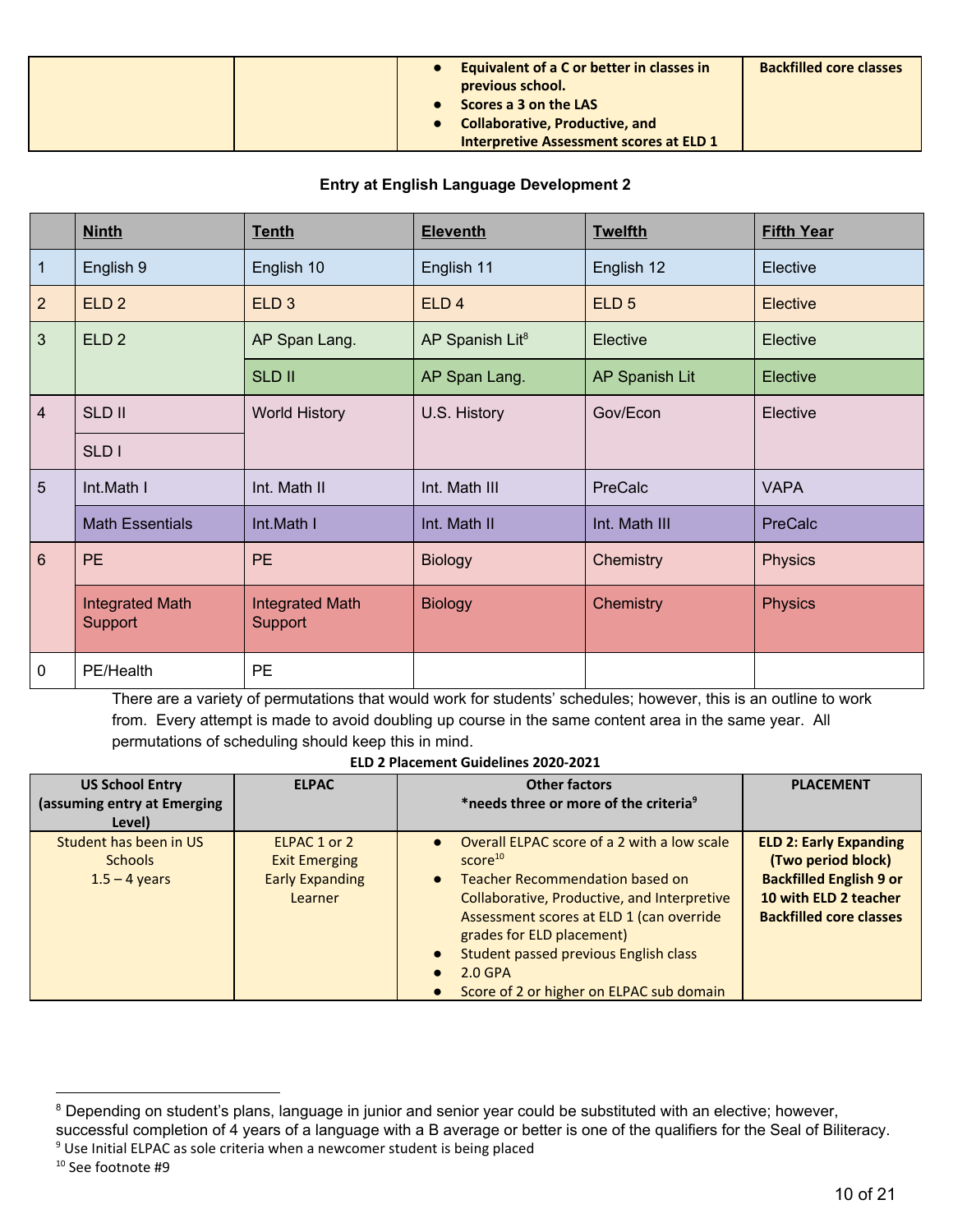#### **Entry at English Language Development 3**

<span id="page-10-0"></span>

|                | <b>Ninth</b>                   | <b>Tenth</b>                   | <b>Eleventh</b>              | <b>Twelfth</b>               |
|----------------|--------------------------------|--------------------------------|------------------------------|------------------------------|
| $\mathbf{1}$   | English 9                      | English 10                     | English 11                   | English 12                   |
| $\overline{2}$ | ELD <sub>3</sub>               | ELD <sub>4</sub>               | ELD <sub>5</sub>             | Elective                     |
| 3              | Spanish IV                     | AP Span Lang.                  | AP Spanish Lit <sup>11</sup> | Elective                     |
|                | <b>SLD II</b>                  | AP Span Lang.                  | AP Spanish Lit <sup>12</sup> | Elective                     |
|                | <b>SLD I</b>                   | <b>SLD II</b>                  | AP Span Lang.                | AP Spanish Lit <sup>13</sup> |
| 4              | Elective or Pathway            | <b>World History</b>           | U.S. History                 | Gov/Econ                     |
|                | Int. Math II                   | Int. Math III                  | PreCalc                      | <b>VAPA</b>                  |
| 5              | Int.Math I                     | Int. Math II                   | Int. Math III                | PreCalc                      |
|                | <b>Math Essentials</b>         | Int.Math I                     | Int. Math II                 | Int. Math III                |
| 6              | <b>PE</b>                      | <b>PE</b>                      | <b>Biology</b>               | Chemistry                    |
|                | <b>Integrated Math Support</b> | <b>Integrated Math Support</b> | <b>Biology</b>               | Chemistry                    |
|                | <b>Elective or Pathway</b>     | <b>Elective or Pathway</b>     |                              |                              |
| $\mathbf{0}$   | PE/Health                      | <b>PE</b>                      |                              |                              |

There are a variety of permutations that would work for students' schedules; however, this is an outline to work from. Every attempt is made to avoid doubling up course in the same content area in the same year. All permutations of scheduling should keep this in mind.

#### **ELD Placement Guidelines 2020-2021**

| <b>US School Entry</b><br>(assuming entry at<br><b>Emerging Level)</b> | <b>ELPAC</b>                                   | <b>Other factors</b><br>*needs three or more of the criteria <sup>14</sup>                                                                                                                                                                                                                                                                                                                     | <b>PLACEMENT</b>                                                                         |
|------------------------------------------------------------------------|------------------------------------------------|------------------------------------------------------------------------------------------------------------------------------------------------------------------------------------------------------------------------------------------------------------------------------------------------------------------------------------------------------------------------------------------------|------------------------------------------------------------------------------------------|
| Student has been in US<br><b>Schools</b><br>$1.5 - 4$ years            | ELPAC 1-3<br>Early Expanding<br>Exit Expanding | Overall ELPAC score of a 2 with a high scale<br>$\bullet$<br>score <sup>15</sup><br>Teacher Recommendation based on<br>Collaborative (4 or higher), Productive (4<br>or higher), and Interpretive Assessment<br>scores at ELD 2 (can override grades for<br>ELD placement)<br>Student passed previous English class<br>Writing sample<br>$2.0$ GPA<br>Score of 2 or higher on ELPAC sub domain | <b>ELD 3: Expanding (One</b><br>period)<br><b>Mainstream English and</b><br>core classes |

<sup>&</sup>lt;sup>11</sup> Depending on student's plans, language in junior and senior year could be substituted with an elective or contribute to a CTE pathway if PE is taken during 0 period or summer school however, successful completion of 4 years of a language with a B average or better is one of the qualifiers for the Seal of Biliteracy.

<sup>&</sup>lt;sup>12</sup> See footnote 11

<sup>&</sup>lt;sup>13</sup> See footnote 11

<sup>&</sup>lt;sup>14</sup> Use Initial ELPAC as sole criteria when a newcomer student is being placed

<sup>15</sup> See footnote #14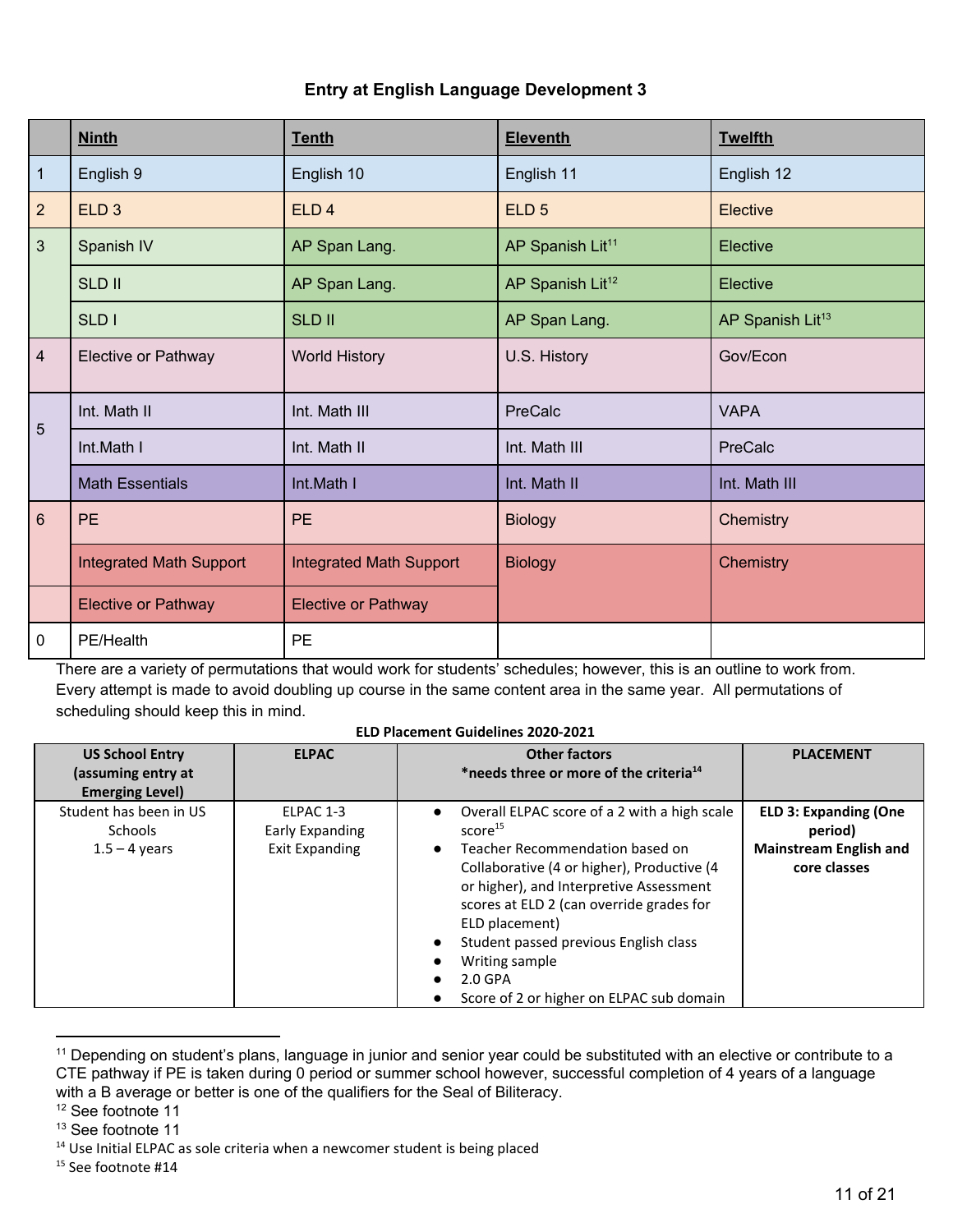#### **Entry at English Language Development 4 or 5**

<span id="page-11-0"></span>

|                | <b>Ninth</b>                   | <b>Tenth</b>                   | <b>Eleventh</b>              | <b>Twelfth</b>               |
|----------------|--------------------------------|--------------------------------|------------------------------|------------------------------|
| $\mathbf{1}$   | English 9                      | English 10                     | English 11                   | English 12                   |
| $\overline{2}$ | ELD 4 <sup>16</sup>            | ELD <sub>5</sub>               | Elective                     | Elective                     |
|                | ELD <sub>5</sub>               | Elective                       | Elective                     | Elective                     |
| $\overline{3}$ | Spanish IV                     | AP Span Lang.                  | AP Spanish Lit <sup>17</sup> | Elective                     |
|                | <b>SLD II</b>                  | AP Span Lang.                  | AP Spanish Lit <sup>18</sup> | Elective                     |
|                | SLD <sub>I</sub>               | <b>SLD II</b>                  | AP Span Lang.                | AP Spanish Lit <sup>19</sup> |
| $\overline{4}$ | Elective or Pathway            | <b>World History</b>           | U.S. History                 | Gov/Econ                     |
|                | Int. Math II                   | Int. Math III                  | PreCalc                      | <b>VAPA</b>                  |
| 5              | Int.Math I                     | Int. Math II                   | Int. Math III                | PreCalc                      |
|                | <b>Math Essentials</b>         | Int.Math I                     | Int. Math II                 | Int. Math III                |
| $6\phantom{a}$ | <b>PE</b>                      | <b>PE</b>                      | <b>Biology</b>               | Chemistry                    |
|                | <b>Integrated Math Support</b> | <b>Integrated Math Support</b> | <b>Biology</b>               | Chemistry                    |
|                | <b>Elective or Pathway</b>     | <b>Elective or Pathway</b>     |                              |                              |
| 0              | PE/Health                      | <b>PE</b>                      |                              |                              |

#### **ELD Placement Guidelines**

| <b>US School Entry</b><br>(assuming entry at Emerging<br>Level) | <b>ELPAC</b>                                                           | <b>Other factors</b><br>*needs three or more of the criteria <sup>20</sup>                                                                                                                                                                                                                            | <b>PLACEMENT</b>                                                                              |
|-----------------------------------------------------------------|------------------------------------------------------------------------|-------------------------------------------------------------------------------------------------------------------------------------------------------------------------------------------------------------------------------------------------------------------------------------------------------|-----------------------------------------------------------------------------------------------|
| Student has been in US<br>Schools $1.5 - 4$ years               | ELPAC <sub>2-4</sub><br><b>Exit Expanding</b><br><b>Early Bridging</b> | Teacher Recommendation based on<br>$\bullet$<br>Collaborative (4 or higher), Productive (4<br>or higher), and Interpretive Assessment<br>scores at ELD 3 (can override grades for<br>ELD placement)<br>Student passed previous English class<br>$2.0$ GPA<br>Score of 3 or higher on ELPAC sub domain | <b>ELD 4: Early Bridging</b><br>(One period)<br><b>Mainstream English and</b><br>core classes |
| Student has been in US                                          | ELPAC 2-4                                                              | Teacher Recommendation based on<br>$\bullet$                                                                                                                                                                                                                                                          | <b>ELD 5: Bridging</b>                                                                        |
| <b>Schools</b>                                                  | <b>Early Bridging</b>                                                  | Collaborative (4 or higher), Productive (4                                                                                                                                                                                                                                                            | <b>Mainstream English</b>                                                                     |
| More than 4 years                                               | <b>Exit Bridging</b>                                                   | or higher), and Interpretive Assessment                                                                                                                                                                                                                                                               | 9/10/11/12                                                                                    |

<sup>16</sup> Check placement policies for ELD 4 or 5 placement

<sup>17</sup> Depending on student's plans, language in junior and senior year could be substituted with an elective or contribute to a CTE pathway if PE is taken during 0 period or summer school however, successful completion of 4 years of a language with a B average or better is one of the qualifiers for the Seal of Biliteracy.

<sup>18</sup> See footnote 16

<sup>&</sup>lt;sup>19</sup> See footnote 16

<sup>&</sup>lt;sup>20</sup> Use Initial ELPAC as sole criteria when a newcomer student is being placed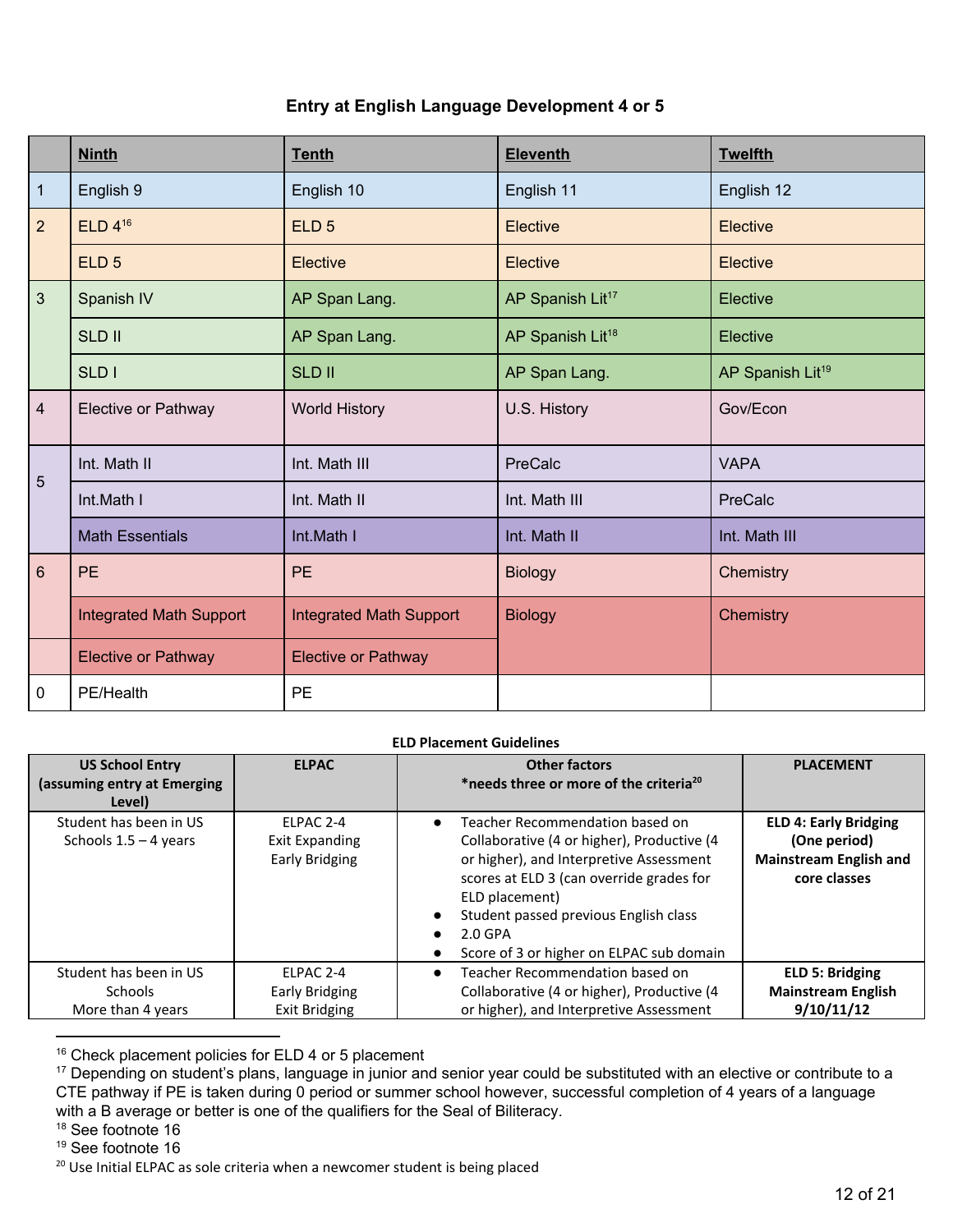|                                                      |                                                                               | scores at ELD 4 (can override grades for<br>ELD placement)<br>Student with language and skills gaps<br>Scores a 3 or higher on the speaking and<br>listening, but a 2 or lower on the reading<br>and writing portion of the ELPAC                                                                           |                                                                                                            |
|------------------------------------------------------|-------------------------------------------------------------------------------|-------------------------------------------------------------------------------------------------------------------------------------------------------------------------------------------------------------------------------------------------------------------------------------------------------------|------------------------------------------------------------------------------------------------------------|
| Student has attended US<br>schools more than 4 years | ELPAC 3 or higher                                                             | Teacher Recommendation based on<br>$\bullet$<br>Collaborative (4 or higher), Productive (4<br>or higher), and Interpretive Assessment<br>scores at ELD 4 (can override grades for<br>ELD placement)<br><b>Highly motivated student</b><br>Received a grade of C or higher in previous<br>English class      | <b>Mainstream English</b><br>9/10/11/12<br><b>Possibly recommend for</b><br><b>AVID</b>                    |
| Student has attended US<br>schools more than 4 years | ELPAC 3 or higher with<br>low scores for the<br>reading or writing<br>subtest | Unmotivated student, low skills, but<br>$\bullet$<br>sufficient language to access content<br>(strategic support class)<br>Inconsistent growth on ELPAC<br>demonstrating a possible lack of effort on<br>the test<br>Writing sample: student has a grasp of the<br>language<br>Low grade level lexile score | <b>Mainstream English</b><br>9/10/11/12<br><b>Direct to Warrior Way for</b><br><b>Tutoring and Support</b> |

## <span id="page-12-0"></span>**How to Enroll: Step by Step**

#### **Obtain and Complete an Enrollment Application**

You may request enrollment applications from the registrar's office at any of the 3 schools: Fallbrook High School, Ivy High School, Oasis High School or you may enroll online. The Online Student Registration window will be open from June 12 through July 18, 2017. Please follow this link to view instructions for online enrollment:<https://psportal.fuhsd.net/enrollment/>

#### **You will need the following documents:**

Identification - Parent/Guardian must provide identification. If person enrolling student is NOT the parent, then legal guardianship or custody paperwork must be provided.

Current Immunizations - All students must have current immunizations. A student entering from out of the state or county must either have proof of the Varicella Immunization or proof from a physician that he/she has had the chicken pox.

Proof of Child's Birth - Birth certificate, hospital record - Without birth certificate, additional verification to prove guardianship is required.

Transcripts/8<sup>th</sup> Grade Report Card - To insure proper placement we must have a copy of the unofficial transcript from student's previous school. For all incoming 9<sup>th</sup> grade students a copy of student's report card from 8th grade is required.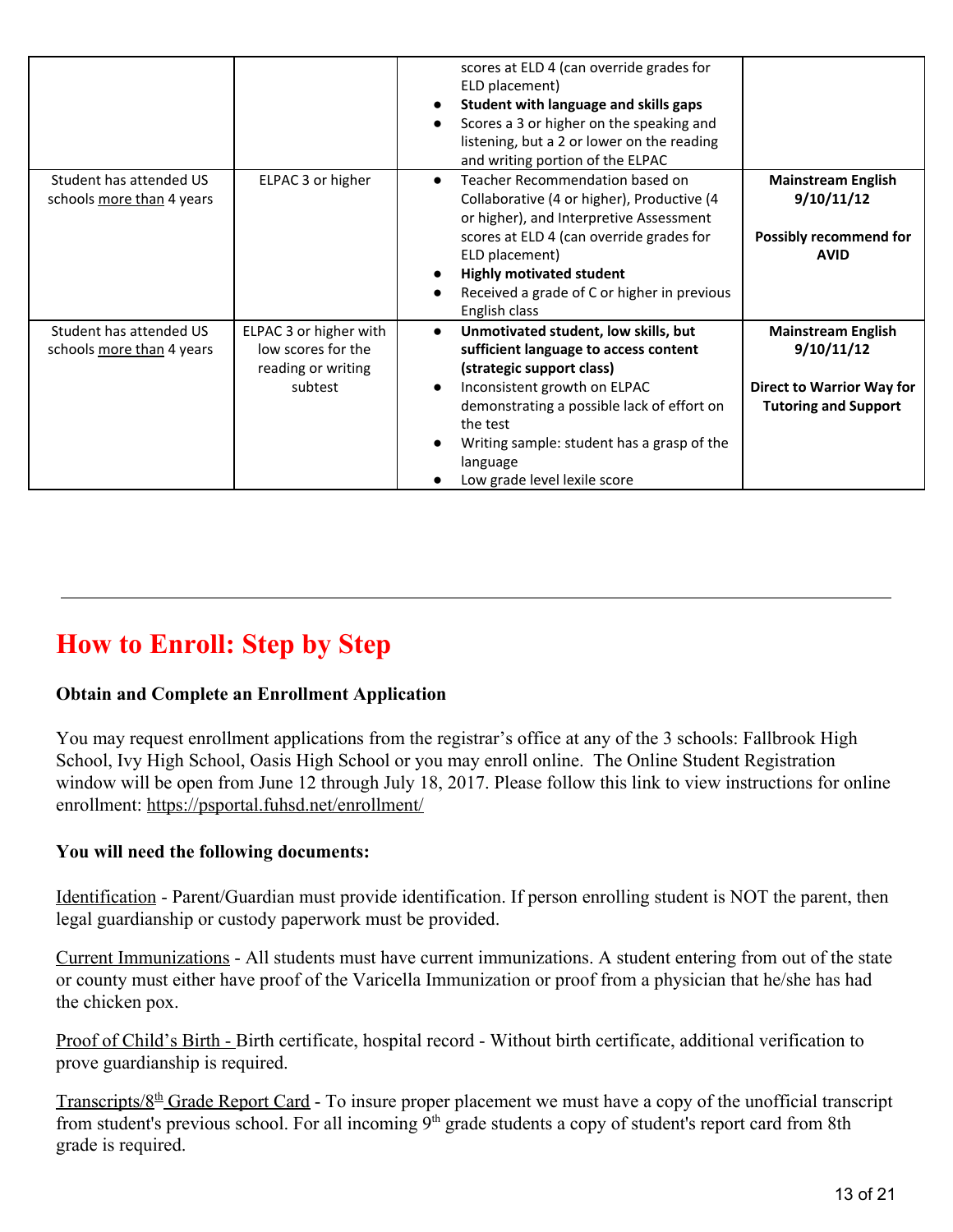Two Proofs of Home Address - For verification of home address, please provide two originals that include the name and address of the parent/guardian.

- Utility bills from different agencies dates within 45 days (cell phone bills not accepted)
- Both automobile registration and auto insurance policy.
- Voter registration
- Affidavit of residency
- Grant deed, title of property, or rental/lease agreement with property owner's documentation
- Tax statement
- Homeowner's/renter's insurance policy
- Pay stub within 45 days

Home Language Survey - Parents/guardians will complete the following home language survey on the enrollment application.

- 1. What language did your child first learn when he/she began to talk?
- 2. What language is used most frequently to speak with your child?
- <span id="page-13-0"></span>3. What language does your child use most frequently at home?

#### **Once you Have Completed your Online Enrollment**

Go to [www.fuhsd.net](http://www.fuhsd.net/) net. At the bottom of the page is a button titled "Registration/Enrollment." Click on the button that says "[CLICK HERE FOR ONLINE ENROLLMENT.](https://psportal.fuhsd.net/enrollment/Default.aspx)" Please contact the registrar's office to make an appointment at 760-723-6300 ext. 3206.

#### **Schedule Language Assessment (if applicable)**

If the student speaks a language other than English, he/she may be assessment for current English proficiency. The language assessments will evaluate the student's proficiency in English as well as proficiency in their home language (if assessment is available). Scheduling language assessment is available through the registrar's office.

#### **Register Student at His/Her Assigned School**

<span id="page-13-1"></span>Registration can be done in person at Fallbrook High School in the Parent Welcome Center.

Preregistration MUST be completed by a Parent or Guardian. Parents/guardians of returning students will complete registration online through the Aeries Web Portal or as it was previously known -- the Aeries Parent / Student Portal. The Aeries Web Portal is a school-to-home communication system for attendance, grades and now registration. If you have never used the Aeries Web Portal or have forgotten your email address or password, please click the *'Forgot Password?'* link on the Aeries Web Portal. You can always find the Aeries Web Portal by clicking the link: <https://psportal.fuhsd.net/aeries.net/LoginParent.aspx?page=default.aspx>

Once you have logged into the Aeries Web Portal, you can access registration by:

1. Clicking the link that says: "You have not yet completed the Student Data Confirmation Process. Click here to confirm the information about your student" at the top of the page in yellow.

2. Navigation: Under Student Info > Data Confirmation

Information will be pre-loaded for returning students. Please be sure to review the information to verify accuracy, update as necessary and fill in any missing information.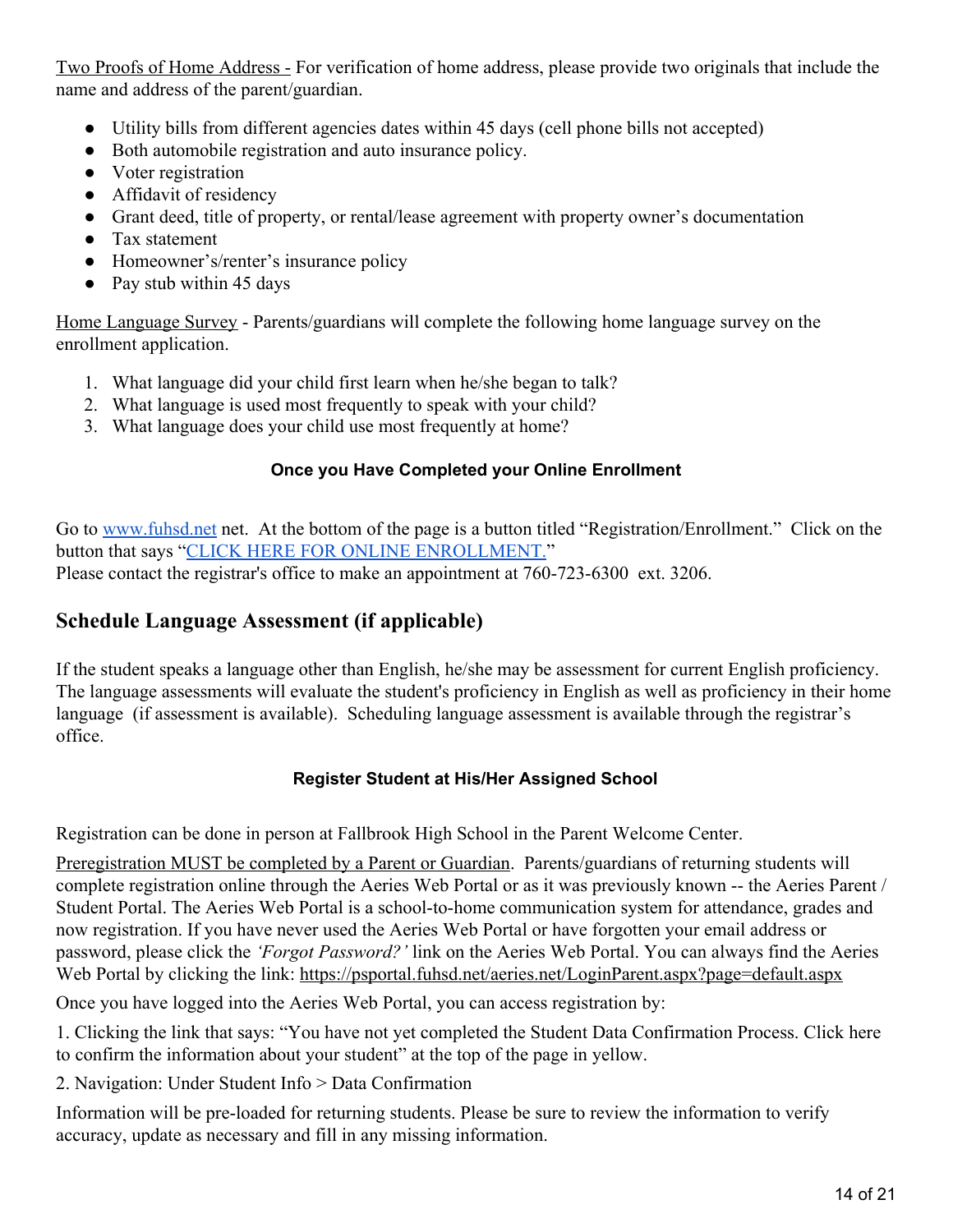#### **Registration**

#### <span id="page-14-0"></span>**Please complete the following steps in order to finalize your 2020-21 registration prior to day 1 of school:**

- ❏ **[Health Check](https://docs.google.com/document/d/1siGh5KPbFeauib8NJMTCtj-kmuoYfARCoqQI-S14A14/edit?usp=sharing):** Masks/face coverings and social distancing are required. Check-in at the table near the Bob Burton Center for the Performing Arts. Staff will scan temperatures and verify health questions. If the health standard is not met you will not be allowed to complete registration.
- ❏ **Station #1:** Proceed to the ticket booth of the Bob Burton Center and verify that you've [completed data](https://drive.google.com/file/d/0B38RZLSFrjGWTk1RMzNkUG9USUhyNE9kOVpqZ041RlI3aDRR/view?usp=sharing) [confirmation.](https://drive.google.com/file/d/0B38RZLSFrjGWTk1RMzNkUG9USUhyNE9kOVpqZ041RlI3aDRR/view?usp=sharing) Once checked in you will proceed to the gym for Station #2. If you have not enrolled in FUHSD you will be able to make an appointment to do so.
- ❏ **Station #2:** Take your photo for your ID card; pick up your ID card and any items left in lockers. You will receive information about bus routes and fees, lunch and income surveys, **[PTSA](https://drive.google.com/file/d/1LUcwNvSZp3VhLB6IUZXY2jSrUputem1O/view?usp=sharing)**, [College & Career](https://drive.google.com/file/d/13o3oSYc0gymnzto9dsLakGXOgtqSrIrw/view?usp=sharing) [Center resources](https://drive.google.com/file/d/13o3oSYc0gymnzto9dsLakGXOgtqSrIrw/view?usp=sharing), and programs such as [Palomar Promise](https://drive.google.com/file/d/1ThNU-fw0zJKjlAlwTxRTiS443XnxEUiR/view?usp=sharing), [CSUSM Guaranteed Admission](https://drive.google.com/file/d/1unJCu6TB86KnKjJfeJJFWysES8v0nJct/view?usp=sharing), and [Dual](https://drive.google.com/file/d/1u7K54Km54xST6dpQ0YleUkbIehsfkd75/view?usp=sharing) [Enrollment.](https://drive.google.com/file/d/1u7K54Km54xST6dpQ0YleUkbIehsfkd75/view?usp=sharing) Please exit gym through the rear doors; proceed to the right for Station #3.

#### **If you have not yet completed online registration (returning students & 9th graders from FUESD) you will be directed at this time to room 215:**

- ❏ Update student data in the computer lab
- ❏ If you have moved, update your address with verification paperwork at this location
- ❏ Finalize [data confirmation](https://drive.google.com/file/d/0B38RZLSFrjGWTk1RMzNkUG9USUhyNE9kOVpqZ041RlI3aDRR/view?usp=sharing) to ensure correct emergency contact information
- ❏ **Station #3:** Go to the library, where a staff member will check in any textbooks or library books you still have from the 2019-2020 school year. Exit the library and proceed to the right, taking the stairs. If you do not need to visit Station #4, you will follow the signs and exit through the gate to the parking lot.

Note: Please use the Parent/Student Portal to view your course requests for the 2020-2021 school year. If you need to request a schedule change, you may submit a schedule change request form in the gym and drop it at the library.

❏ **Station #4:** Freshmen and new students will exit the library and proceed to the right, taking the stairs down to the College & Career Center (Room 201) to collect Chromebooks. Current students needing Chromebook repair or assistance may also choose to visit the College & Career Center (Room 201) for help. Once finished, exit the College & Career Center and follow the signs to exit through the gate to the parking lot.

## **Language Assessments for Enrollment**

State and federal laws require all school districts in California to give a state test of English proficiency to students whose primary language is not English. A student's primary language is identified on a home language survey, which is completed by the parents or guardians upon registering their child in a California public school for the first time. In California, the name of the state test is the English Language Proficiency Exam of California (ELPAC).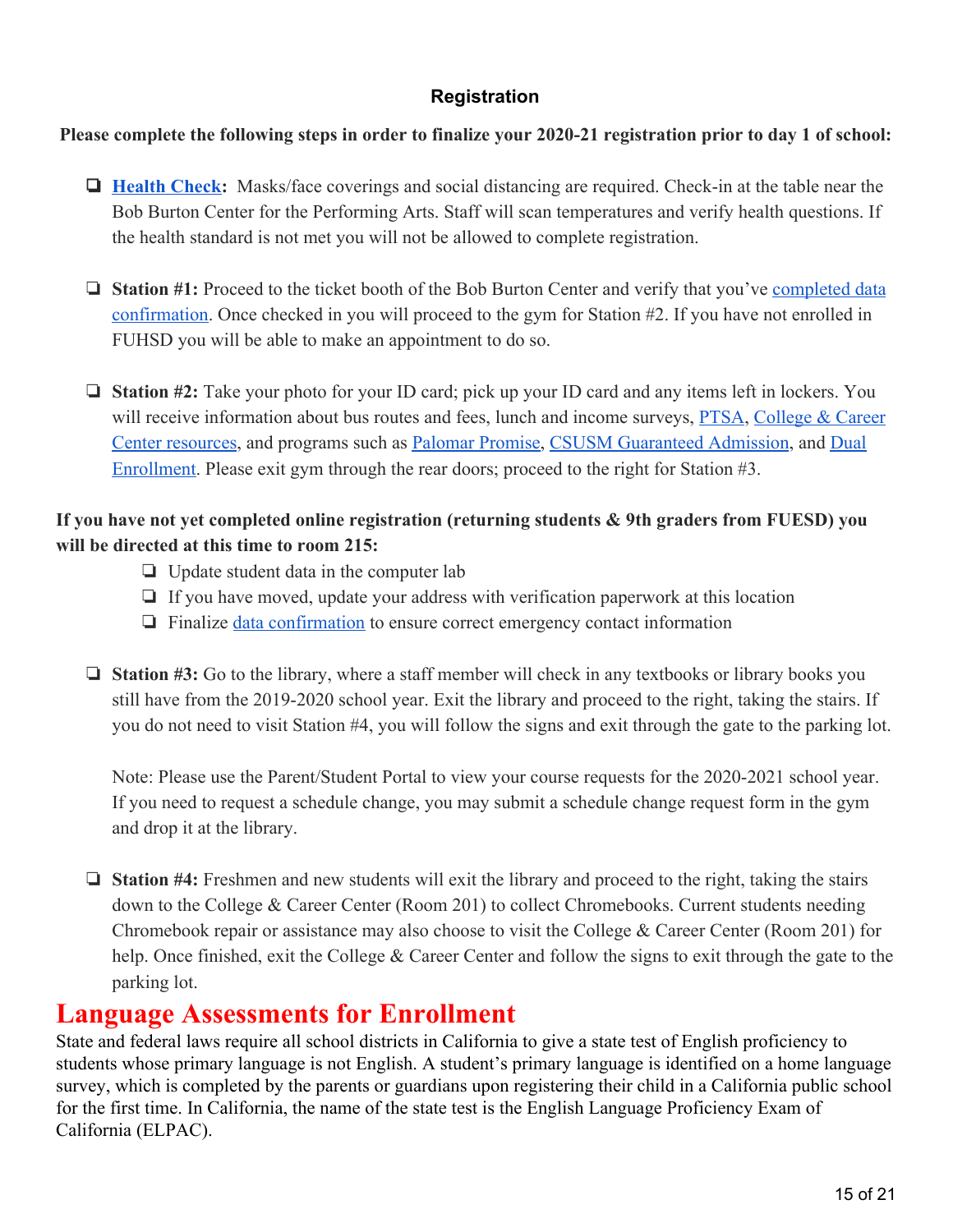Students who have a language other than English listed on the home language survey will also be assessed in their primary language if the assessment is available. The current assessment in Spanish is the Language Assessment Scales or the LAS. Students' math skills are also assessed using the B.E.S.T.

The results of the assessment are used to determine the most appropriate placement in the ELL Program and in ELD classes.

Assessments are scheduled through the registrar's office at the time of enrollment. Students are assessed on the Fallbrook High School campus in the Parent Welcome Center by a staff member. Virtual assessment is an option for students during the 2020-2021 school year only. **Assessments are untimed,** but students begin the assessments at 8:00am and usually finish by 1:00pm.

#### **After the Assessment**

<span id="page-15-0"></span>After the test, the results are sent to the counselor and an appointment is scheduled with the student and parent/guardian to discuss the student's program placement and class schedule. **Parents have the option at any time to request that the student be placed into English learner mainstream classes; however, English language instruction and annual assessment until reclassification is required for all English learner students.**

A copy of your students assessment results and program placement will also be mailed home to parents/guardians within 30 days of the assessment.

#### **Questions**

If you have any further questions regarding your student's test results or placement, please call

- Bilingual Parent Liaison Jorge Rojas (760-723-6330 extension 2110)
- English Language Development Department Chair Virgilio Meo (760-723-6300 extension 2110)
- English Language Development Administrator Lauren Jones (760-723-6300 extension 3110)
- Director of English Learner and Language Programs Emily Toone (760-723-6330 extension 6494)



#### **English Language Learner Identification and Placement**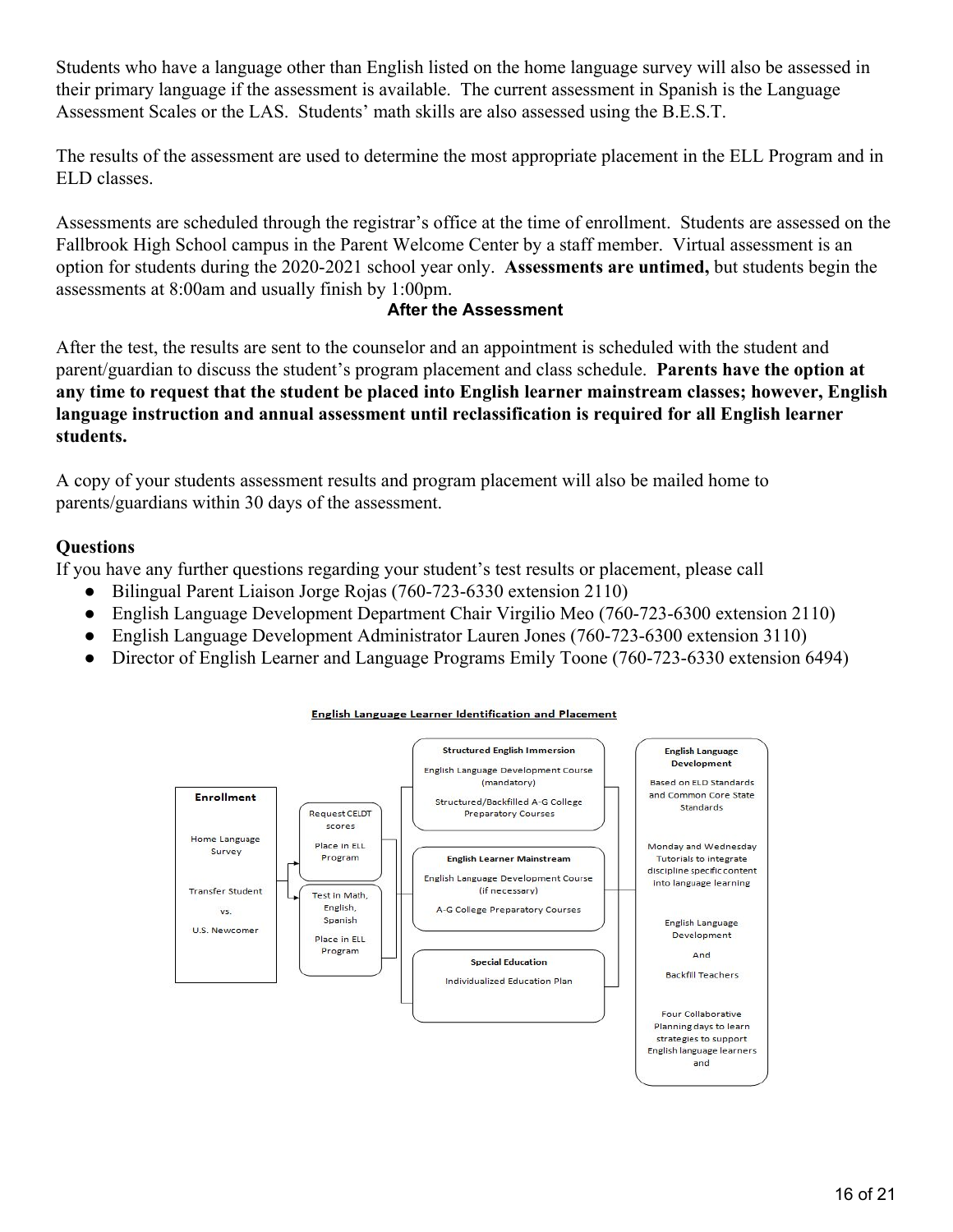## <span id="page-16-0"></span>**Program Pathways**

All programs include designated and integrated English Language Development (ELD) and teaching strategies differentiated for each student's level of English language proficiency. These strategies are used to help each student reach proficiency in speaking, reading, and writing English, and succeed academically in all core subjects.

- **English Language Mainstream (ELM)**: Students who score at **reasonable fluency** in English are placed in an ELM program. Students are placed in college preparatory classes and are taught ELD and other core subjects by authorized teachers trained in the ELD Standards and using district adopted textbooks and supplementary materials. Instruction is based on ELD and grade level content standards. Students receive any additional instruction needed for them to be reclassified as fluent English.
- **Newcomer Pathway:** Students who score a 1 on the ELPAC and have been in the U.S. for one year or less are placed into a year long newcomer pathway in which students receive 3 hours of ELD and Literacy instruction, instruction in their primary language (if the primary language is available), and math based on assessment scores. Students have one year to transition to U.S. culture and acquire some language proficiency before they are placed into SEI with primary language support.
- **Structured English Immersion (SEI)**: Students who score at **less than reasonable fluency** are placed in an SEI program and are taught overwhelmingly in English. Students are placed in backfilled college preparatory classes with native English speakers where some assistance may be provided in the primary language. Students are taught ELD and other core subjects by authorized teachers using district adopted textbooks and supplementary materials. Instruction is based on ELD and grade level content standards
- **Dual-Language Immersion (DLI) Program:** A language acquisition program also referred to as **Two-Way Immersion** that provides language learning and academic instruction for native speakers of English and native speakers of another language with the goals of high academic achievement, first and second language proficiency, and cross-cultural understanding. This program begins in Transitional Kindergarten/Kindergarten (TK/K) and continues to 11th grade.

*Parents or guardians may choose a language acquisition program that best suits their child. Schools in which the parents or guardians of 30 students or more per school or the parents or guardians of 20 students or more in any grade request a language acquisition program that is designed to provide language instruction shall be required to offer such a program to the extent possible (20 U.S.C. Section 6312[e][3][A][viii][III]); EC Section 310[a]).*

*Parents or guardians may provide input regarding language acquisition programs during the development of the Local Control and Accountability Plan (EC Section 52062). If interested in a different program from those listed above, please contact Emily Toone 760-723-6330 extension 6494 to ask about the process.*

*Although schools have an obligation to serve all EL students, parents or guardians of English learners have a right to decline or opt their children out of a school's EL program or out of particular EL services within an EL program. If parents or guardians opt their children out of a school's EL program or specific EL services, the children retain their status as English learners. The school remains obligated to take the affirmative steps required by Title VI of the Civil Rights Act of 1964 and the appropriate actions required by the Equal Education Opportunity Act of 1974 to provide EL students access to its educational programs (20 U.S.C. sections 1703[f], 6312[e][3][A][viii]).*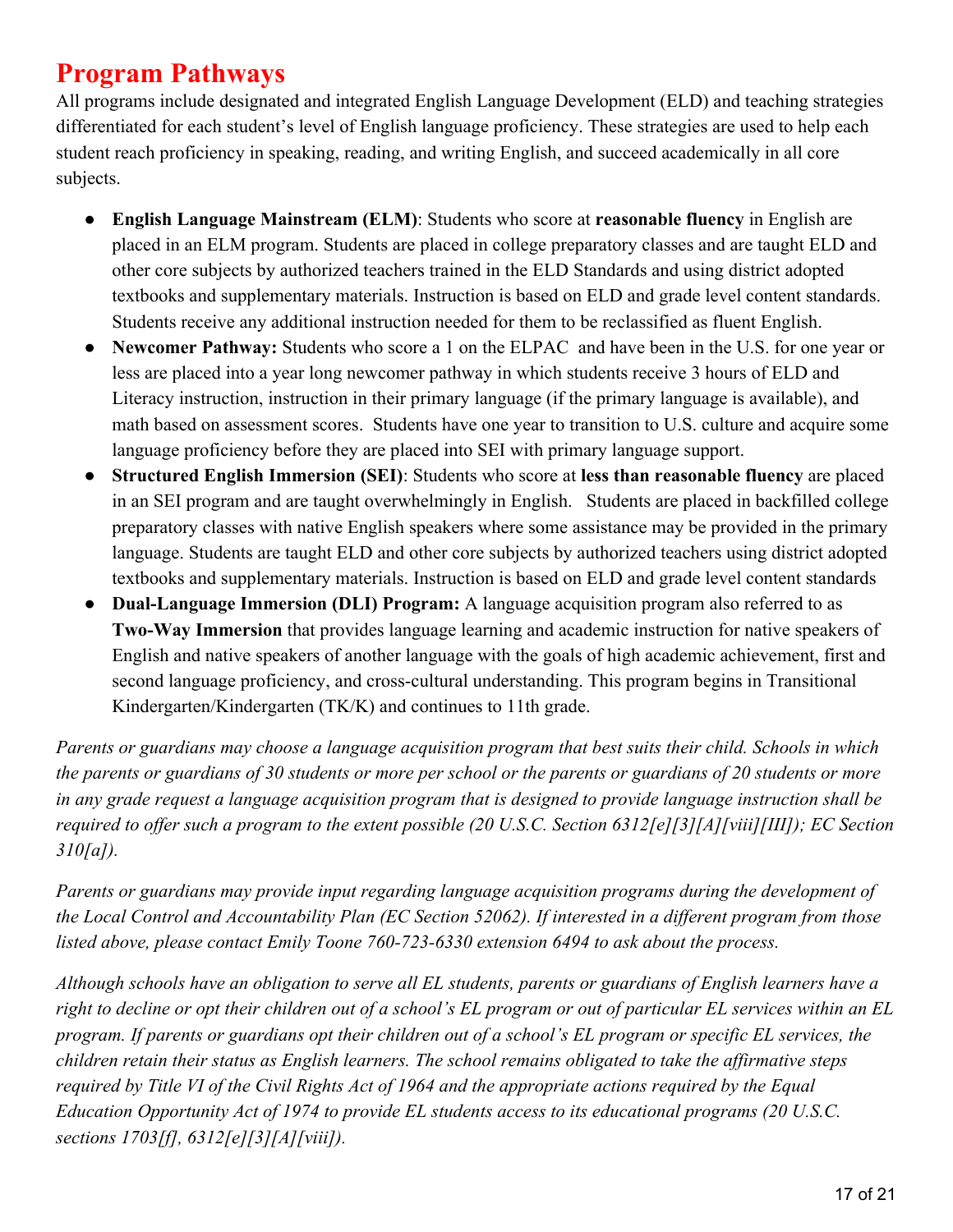#### **Program Placement Guide**

<span id="page-17-0"></span>

| English Language Proficiency Levels                     |                                 | Program Placement                                                                                                                                                                                                                                        |  |
|---------------------------------------------------------|---------------------------------|----------------------------------------------------------------------------------------------------------------------------------------------------------------------------------------------------------------------------------------------------------|--|
| Well Developed (4)<br>Moderately Developed<br>(3)       | Reasonable Fluency              | English Language Mainstream<br>(ELD classes)<br><b>Or</b><br>Newcomer Pathway<br><sub>or</sub><br>Structured English Immersion (ELD and Backfilled Mainstream<br>classes)<br><b>or</b><br>Alternative Program with an approved Parental Exception Waiver |  |
| Somewhat Developed<br>(2)<br>Minimally Developed<br>(1) | Less than Reasonable<br>Fluency | Structured English Immersion<br>(ELD and Backfilled Mainstream classes)<br>or<br>Alternative Program with an approved Parental Exception Waiver                                                                                                          |  |
|                                                         |                                 | Other Instructional Setting based on IEP                                                                                                                                                                                                                 |  |

**NOTE: At any time during the school year, you may have your child moved into the English Language Mainstream Program**.

## <span id="page-17-1"></span>**English Learner Access to Special Education**

English learners who have an individualized education plan IEP have a right to a Free and Appropriate Public Education FAPE.

#### **ELLs whose disability affects their language acquisition and who do not participate in a designated ELD class:**

- Should have language goals explicitly written into their IEP that address both designated English language development to monitor language acquisition and integrated English language development in content area classes to ensure linguistic access to the material.
- The team that determines eligibility should include or consult a certificated staff member to understand the impact of language on the student's learning.
- The IEP team should consult or include a certificated staff member with ELL certification CLAD or BCLAD to assist in establishing goals for designated ELD instruction and integrated ELD instruction.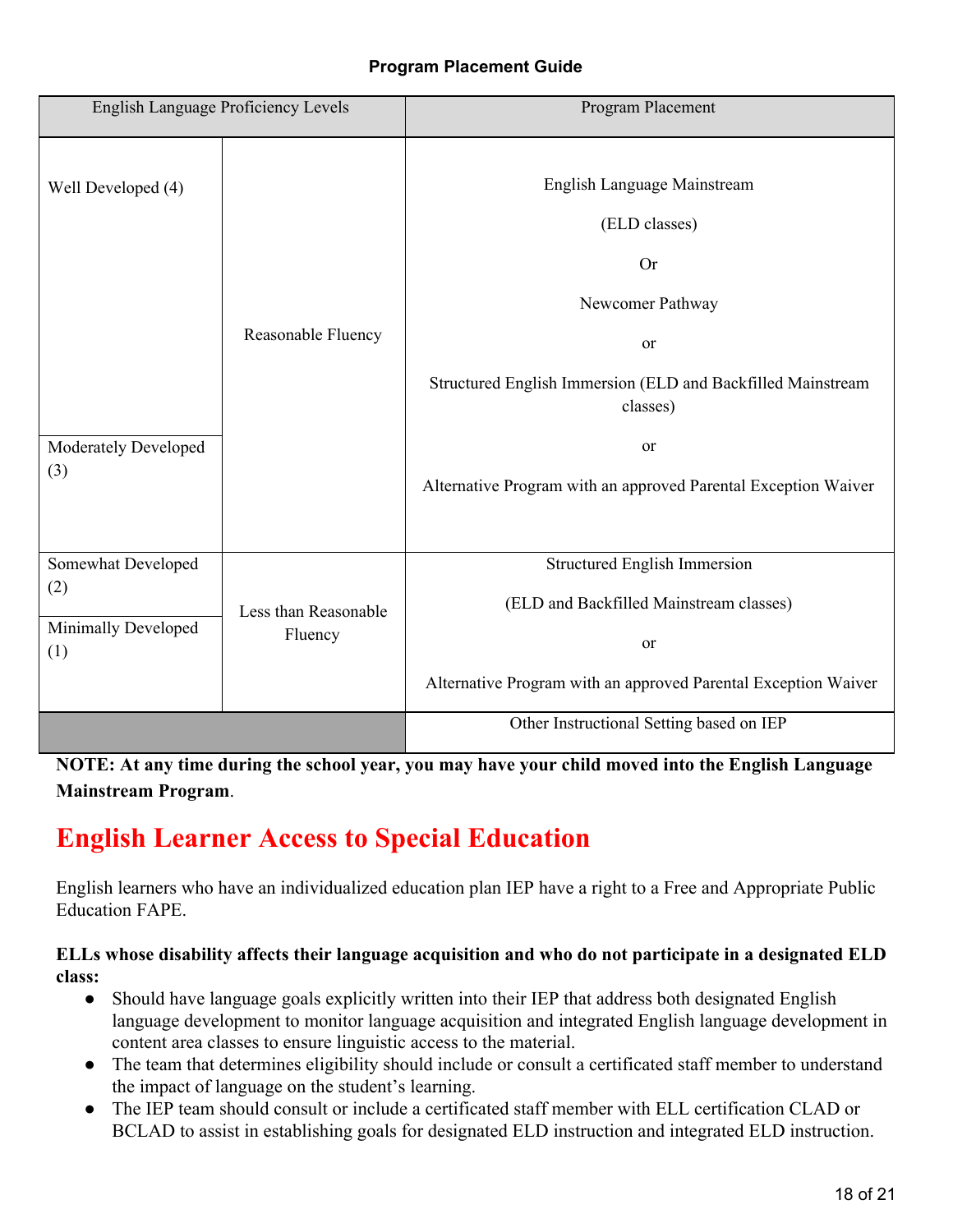#### **ELLs whose disability minimally affects their language acquisition:**

● If the student's disability is minimally affecting language acquisition and the student does not have specific designated ELD goals in their IEP, the student should be enrolled in an ELD class or should receive designated ELD instruction until reclassification, and should receive integrated ELD instruction in their content area classes.

#### **Language Assessment**

- The student's IEP should include modifications and/or accommodations as necessary for the following assessments
	- California English Language Development Test CELDT
	- English Language Proficiency Assessment of California ELPAC (effective Spring 2018)
	- Smarter Balanced Assessment Consortium SBAC

#### **Reclassification**

● Students whose disability affects their language assessment (ELPAC) can be considered for redesignation during an IEP meeting or addendum IEP meeting with ELPAC scores that do not meet the reclassification requirements at parent's or teacher's request. The ELL Coordinator or the student's designated ELD teacher must be present for a reclassification that does not meet the reclassification requirements as set by the district.

## <span id="page-18-0"></span>**Reclassification Process**

English learners are given the California English Language Development Test (ELPAC) to assess language proficiency and growth. Based on the student's performance on this test, he/she may be redesignated to fluent English proficient (RFEP) if the student scores an overall of a 4.

In addition to the ELPAC results, criteria used to make this decision include

- an evaluation of your student's academic performance by the teacher
- your opinion as the parent/guardian about his/her proficiency in English
- student's performance on the Interim Assessment Blocks for the Smarter Balanced Assessment Consortium (SBAC) OR the student's performance on the English Language Arts portion of the SBAC OR his or her performance on the English written benchmark.

Students who qualify for redesignation will no longer take the yearly language assessment test, currently the English Language Proficiency Assessment of California (ELPAC).

Reclassified students are monitored for a minimum of four years after reclassification, and should the student require additional English learner services, these services can be provided.

Students are evaluated for reclassification yearly, but an assessment of the student's ability to reclassify can be requested at any time through the AP responsible for ELLs or the English Language Coordinator.

Lauren Jones 760-723-6300 extension 3110 Emily Toone 760-723-6300 extension 6494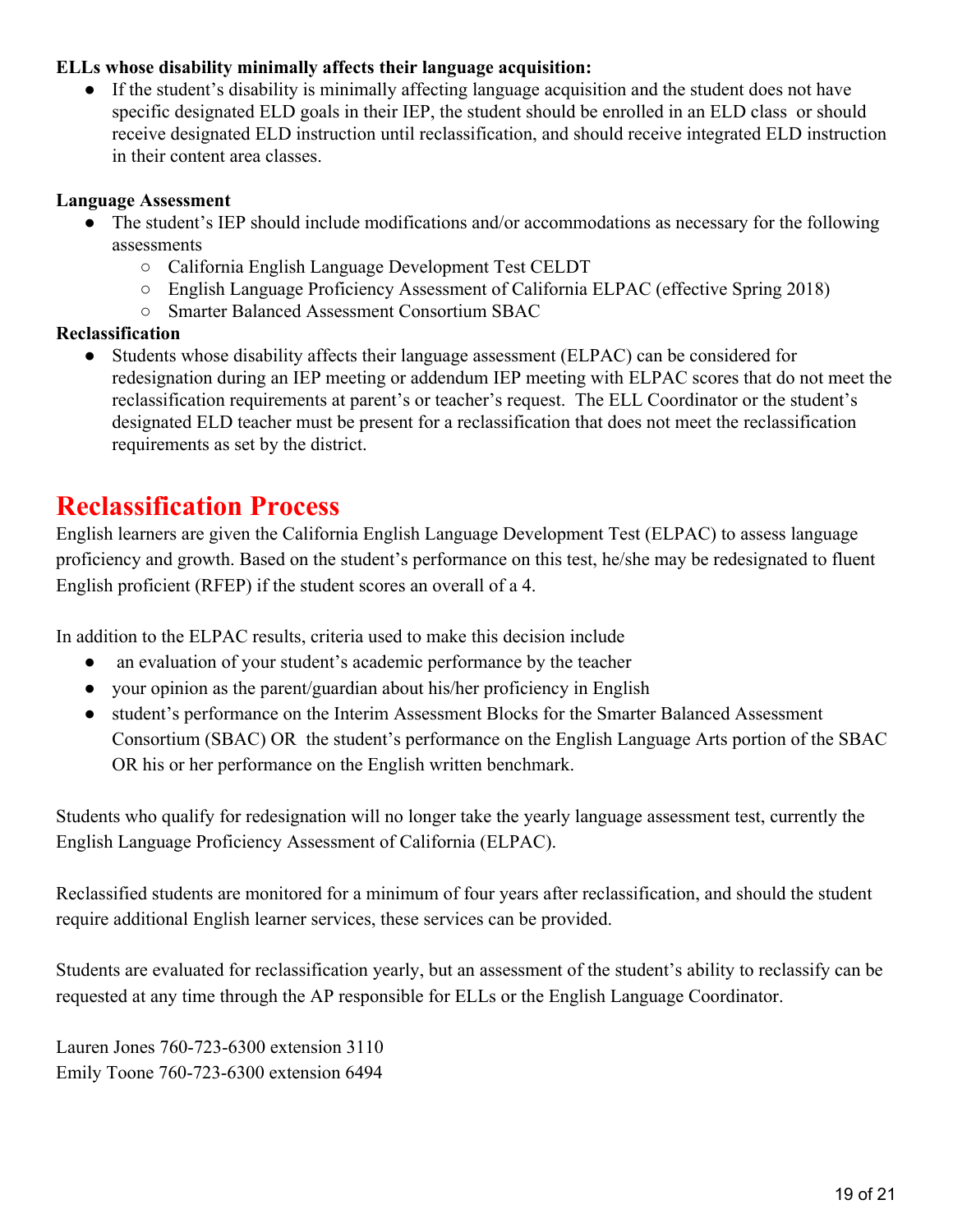## <span id="page-19-0"></span>**English Learner Assessment Timeline**

English learners will take a variety of tests throughout the course of the school year. Below is a table of exams and their purpose.

| <b>Exam</b>                                                              | <b>Function</b>                                                                                                                                                                                                                                                                                                                                             | <b>Time Frame</b>                                                      |
|--------------------------------------------------------------------------|-------------------------------------------------------------------------------------------------------------------------------------------------------------------------------------------------------------------------------------------------------------------------------------------------------------------------------------------------------------|------------------------------------------------------------------------|
| <b>Language Assessment Scales</b>                                        | Assess English learner home language ability                                                                                                                                                                                                                                                                                                                | At initial enrollment                                                  |
| Basic Elementary Skills Test<br>(BEST)                                   | Assess English learner math skills                                                                                                                                                                                                                                                                                                                          | At initial enrollment                                                  |
| English Language<br>Proficiency Assessment of<br>California (ELPAC)      | Assesses language proficiency and growth. This test will<br>replace the annual CELDT in spring of 2018 and will be<br>fully implemented for initial and annual students 2020-2021.                                                                                                                                                                          | At initial enrollment<br>Annually beginning February 1st<br>- May 30th |
| California Assessment of<br>Student Performance and<br>Progress (CAASPP) | Yearly state test(s) to assess a student's proficiency in<br>English Language Arts, math, science and Spanish<br>Smarter Balanced English language arts/literacy<br>and mathematics<br>California Alternate Assessments for English<br>$\bullet$<br>language arts, mathematics, and science<br>California Science Tests<br>Standards-based Tests in Spanish | <b>TBD</b>                                                             |
| Interim Assessment Blocks                                                | Assessments used to monitor students proficiency in ELA,<br>math, and science. These assessments are given once or<br>twice during the school year and the results are used by<br>teachers and administration to monitor and adjust teaching<br>practices.                                                                                                  | <b>TBD</b>                                                             |

## <span id="page-19-1"></span>**Translation and Interpretation Services**

Free translation and interpretation services are available at the high school with a translation request being made in advance at either the front office, or the house office for your student.

Student interpreters and family children or non-district certified employees may not be used for parent meetings except in emergency situations or situations in which there are no interpreters available for a particular language.

If you have any complaints about translation services, please direct them to the front office or your student's house office. If you feel the complaint has not been adequately addressed, please lodge your complaint with the English Language Learner Director or the District Parent Liaison 760-723-6300 extension 6494 or 2110